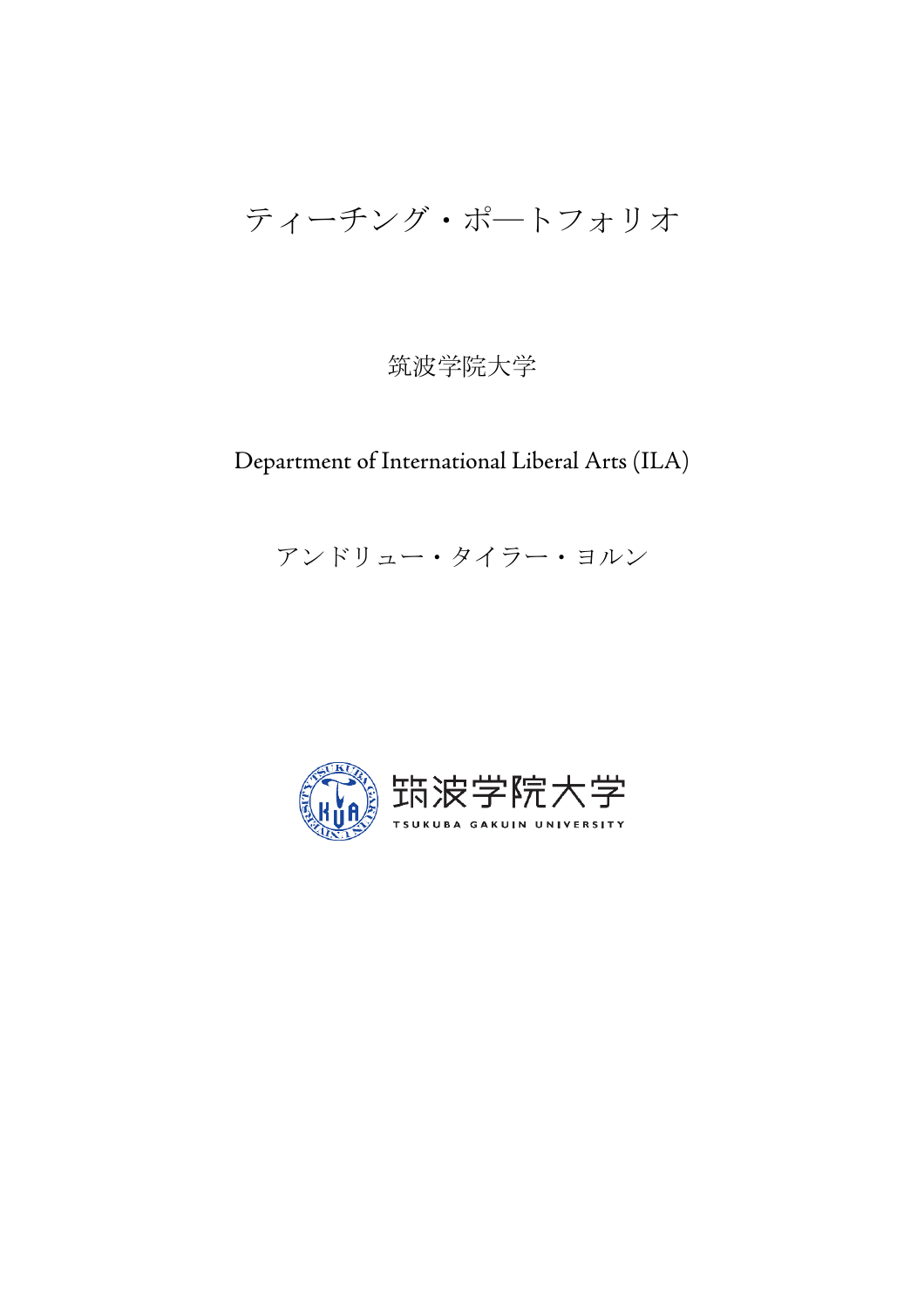# TABLE OF CONTENTS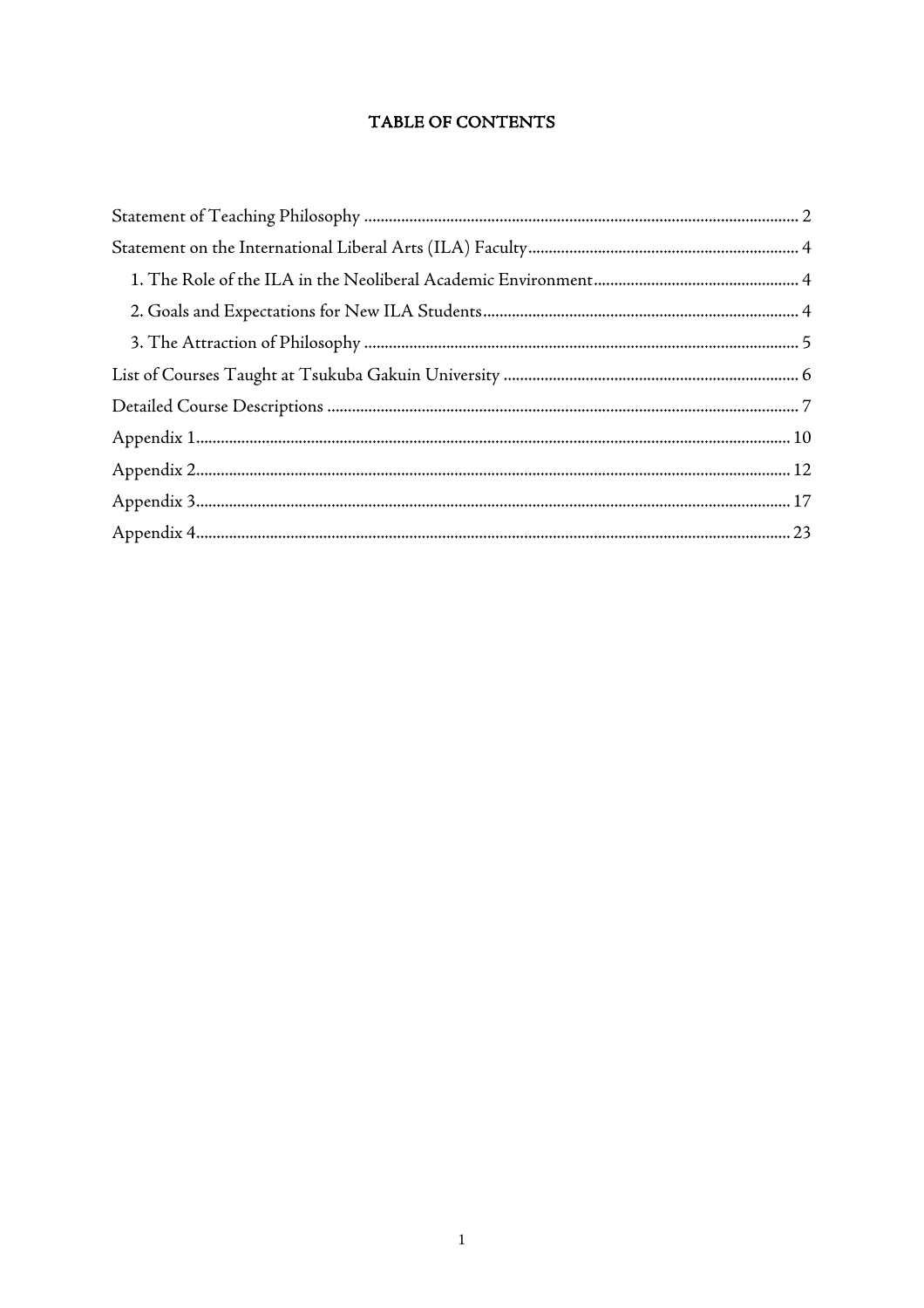#### STATEMENT OF TEACHING PHILOSOPHY

My commitment to good teaching is informed by an awareness and acceptance of the fact that the vast majority of students who take courses in philosophy will not major in philosophy let alone go on to become professional academic philosophers. Most are simply filling a gap in their curriculum with something they're mildly curious about or, in some cases, even genuinely interested in but have no intention of pursuing further outside the classroom. This is not to say students aren't serious about philosophy. Indeed students tend greatly to enjoy their philosophy classes and even to regret not having the time or space to take more. Unlike other, more "practical" courses in business administration, biochemistry, engineering and the like, philosophy gives students a rare—and perhaps the only—opportunity to ask and address the kinds of "big questions" that, on some fundamental level, provoke and motivate us collectively as human beings (questions of reality, meaning, value, social and political organization etc.).

For these reasons, I am happy if I can simply kindle this nascent and inarticulate philosophical curiosity, and perhaps also provide students with certain intellectual tools and resources they can take with them and apply as they see fit in their own professional, civic, and personal lives. In philosophy as in any other field, it takes many years not only to be in a position to say something original, but indeed even to be able to discuss the fundamental concepts with any degree of fluency. Thus I don't expect my undergraduate students to be intellectually bold or creative. I am happy enough if they can acquire some rudimentary, fragmentary grasp of the main figures and texts, and even happier if they can find some way, however basic, to connect the material to wider problems and issues.

It goes without saying that the humanities are lately in a precarious situation. Given a world in which everything is subordinated to the agenda of maximizing growth, humanities departments are constantly expected to "justify" their existence in conformity with this agenda. Philosophy, too, demonstrates its relevance by making the university an attractive climate for investment, as measured by its ability to boost enrollment figures, procure funding, and raise the university's research profile through "high-impact" outputs. This puts the humanities in a doubly difficult position insofar as both their mission and their success in achieving it are imposed from outside, by a neoliberal model which it is precisely their duty to interrogate and resist. This is perhaps the biggest challenge facing both instructors and students today. To the extent that teaching is reduced to a business transaction between "educational service providers" on the one hand and customers seeking "experiences" and "product satisfaction" on the other, it becomes ever more difficult for the humanities to stay true to their inherently self-critical spirit and mission. In my own teaching, I have always tried to push back against this reduction of the university to a mere knowledge service industry, and to treat my students as curious, open-minded, thoughtful, and responsible human beings rather than clients purchasing a product or, what is worse but just as common today, factory workers to be supervised, managed, and disciplined. In my experience, students respond positively when they feel they're being treated as free, rational adults and given problems and assignments commensurate with their maturity, independence, and intelligence.

Teaching in a Japanese university in English poses special problems. For one thing, philosophy as such, the way philosophy engages with the world—the kinds of problems philosophy poses, its preferred method of dealing with those problems through logical reasoning and argumentation, and the codification of all of this in the discipline of academic philosophy—is historically foreign to Japan; philosophy is translated into the Japanese idiom only with difficulty and a not insignificant degree of arbitrariness and novelty. Second, the vast differences between English and Japanese make even ordinary language acquisition extremely daunting, to say nothing of achieving a level of facility that would allow one to say something philosophically meaningful or interesting. I have always excelled at breaking down complex, technical information and presenting it in ways my students could easily process. I'm also extremely patient with my students, and always happy to go over difficult points several times or from different angles or with the help of different examples.

In addition to my belief in the social value of philosophy and, concomitantly, my investment in my students' personal development, there are also internal reasons motivating my commitment to good teaching. The old adage that "the best way to learn something is to teach it" is a sound one, and I view every course I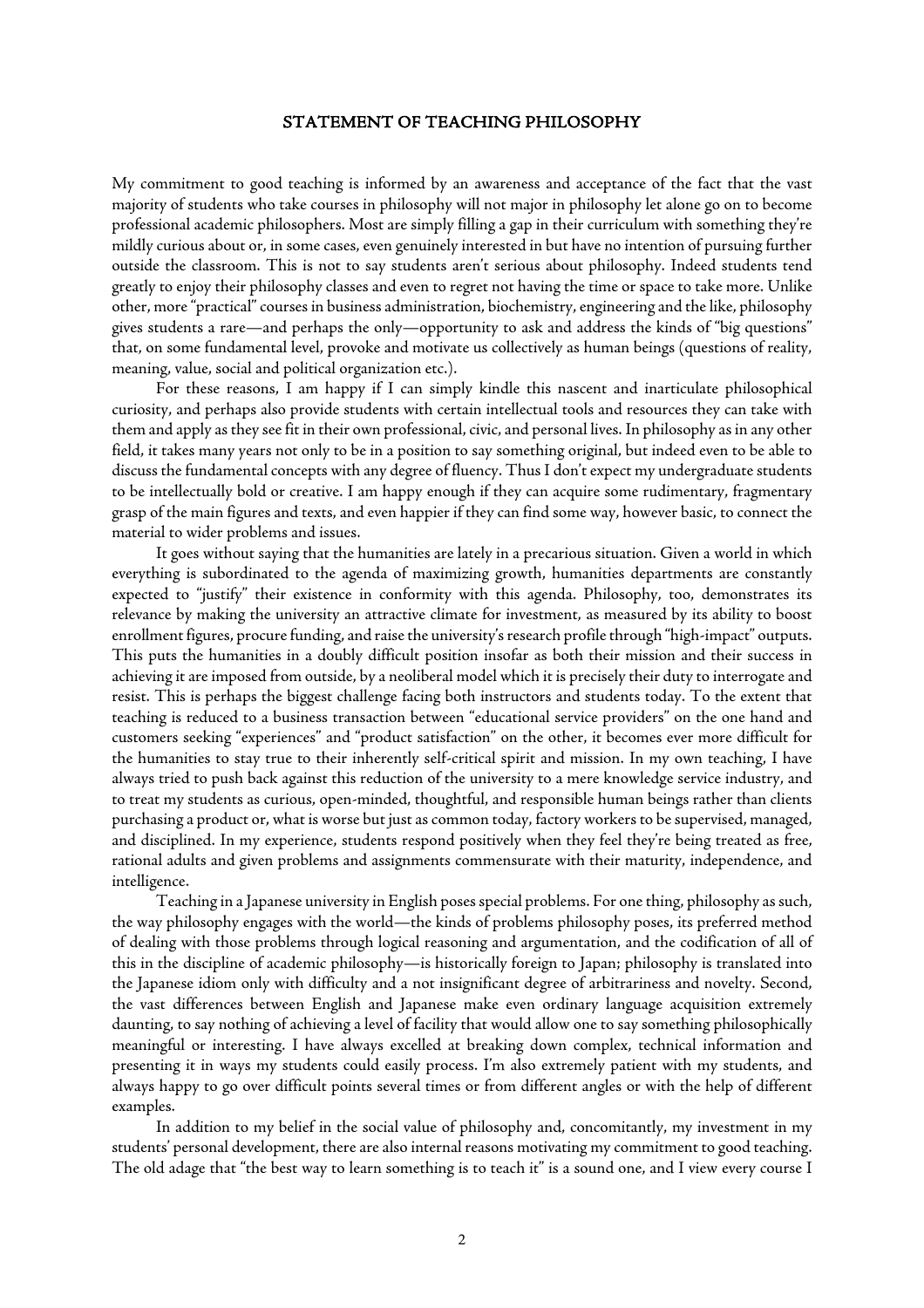teach, whether introductory or advanced, in or out of my AOS, as an opportunity to expand and deepen my own knowledge. For these reasons, my students can count on a consistently high level of enthusiasm and engagement under all circumstances. I devote several hours each week to writing extensive lecture and review notes, responding to mail, commenting on papers, and offering extra help both during and outside of office hours, and judging from my evaluations this level of attention is something my students greatly appreciate.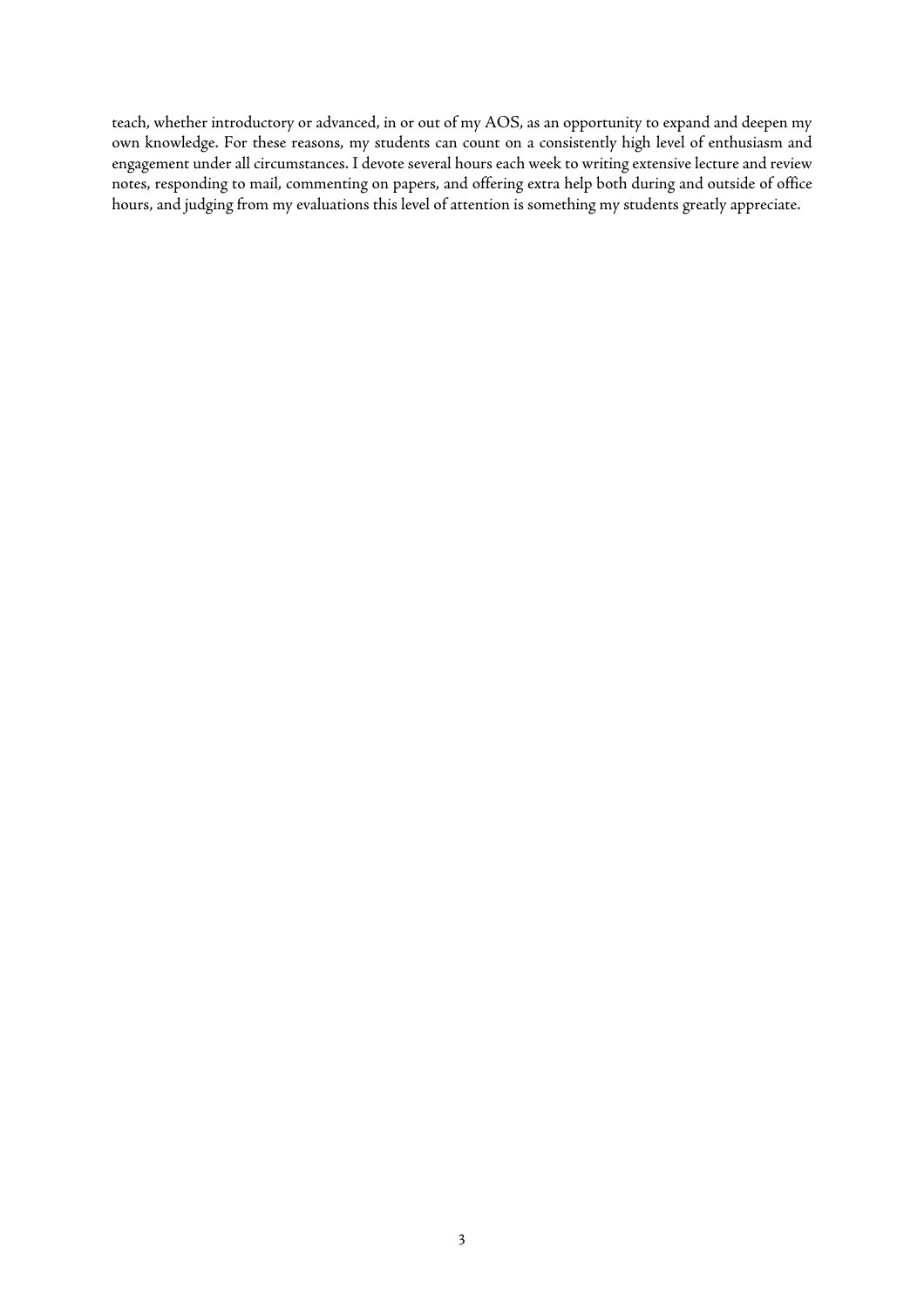#### STATEMENT ON THE INTERNATIONAL LIBERAL ARTS (ILA) FACULTY

#### 1. The Role of the ILA in the Neoliberal Academic Environment

At a time when liberal arts and humanities departments around the world are increasingly being downsized or shuttered altogether in response to their (perceived) inability to justify their existence vis-à-vis a neoliberal agenda fixated on the imperatives of "productivity" and "efficiency," it is nothing short of a miracle that a small and ambitious university like Tsukuba Gakuin has taken a bold step in the opposite direction, by creating a new International Liberal Arts programme staffed with foreign researchers in various fields from film studies to global resource management. I believe I speak for all the new ILA faculty when I say that this is an exciting time. We're a kind of vanguard, still flying a bit blind but full of passion, and working hard to lay the groundwork for what we hope will grow into a lively, diverse, and flourishing intellectual environment.

As a humanities scholar (in general) and professional philosopher (by training), I cannot help but think of the ancient and venerable traditions we are carrying on here, wittingly or otherwise. In fact, we should not be too quick with acronyms (like "ILA") whose very convenience comes at the cost of a concealment of the deeper resonances of the language they necessarily truncate. The term *artes liberales* was already in currency in the Roman Republic; it referred to a curriculum that extended back to the Greeks and included such disciplines as logic, rhetoric, geometry, and music. Taken literally, it meant something like "practices of liberty"—"liberty" here referring not to any modern "free will" but rather to a kind of *vocation*, an ethical imperative. The *artes liberales* were those fields of knowledge one had to master in order to be a responsible, competent agent in society. By the Middle Ages, the liberal arts (expanded to seven) were organized under the rubric of philosophy as their common root and shared essence. With the rise of humanism during the Renaissance, further disciplines were added, such as history and moral philosophy (all grounded in the Greek and Latin classics), which became known as the *studia humanitatis*. These fields of the nascent "humanities" involved not merely a study of human beings and their works; more fundamentally, they represented those higher branches of learning whose purpose was cultural refinement and worldly sophistication—together they constituted an "education befitting a cultured person." It goes without saying that the original meanings of these terms have been almost entirely forgotten. At the same time, given the nature and scale of the problems humanity faces today—problems entirely of its own making—it should be equally obvious that a return to the liberal arts and humanities has never been more urgent and necessary.

As a professor in the liberal arts faculty, my goal is precisely to help my students cut through and surmount the lazy thinking that plagues our age. The rationale for this is fourfold. First, good thinking is selfjustifying, an end in its own right; it need have no other value or aim than promoting our own development as human beings. Second, how we act is a reflection of how we think, and if the world is on fire (both figuratively and literally), this can only mean that we are thinking very badly indeed; as the ancients taught, it is impossible to be a responsible citizen of the modern world unless we are able to formulate clear ideas, weigh evidence, and mount coherent arguments in support of our views. Third, good thinking is the best defence against gullibility and deception; it is essential for cutting through the deluge of lies, nonsense, superstition, fake news, ideology, and bogus theories that proliferate on social media and are propagated by power-hungry politicians, corporations, and charlatans of all sorts. Finally, and because pragmatic concerns are not unimportant, it is a fact that students who are exposed to a wide range of views tend to perform better on admissions exams and secure good-paying jobs (amongst other objective criteria of "success"). Critical thinking, responsible citizenship, self-cultivation—in my view, this constitutes the core of what the new ILA department at Tsukuba Gakuin University should be about, and it's what I'm constantly striving for in my own teaching and research.

#### 2. Intellectual openness and independent thinking: goals and expectations for new ILA students

Being a university student involves enormous opportunities and challenges alike. The hard work of studying is inseparable from the thrill of being exposed to new ideas, perspectives, texts, and fields of research. At no other time in our lives are we so free to explore, interrogate, reflect on, analyse, criticise, and try to change the world around us. And for this very reason, at no time are we so lost, anxious, and confused, adrift on the vast and ever shifting and swelling sea of knowledge. To make the most of this singular and all-too-brief time,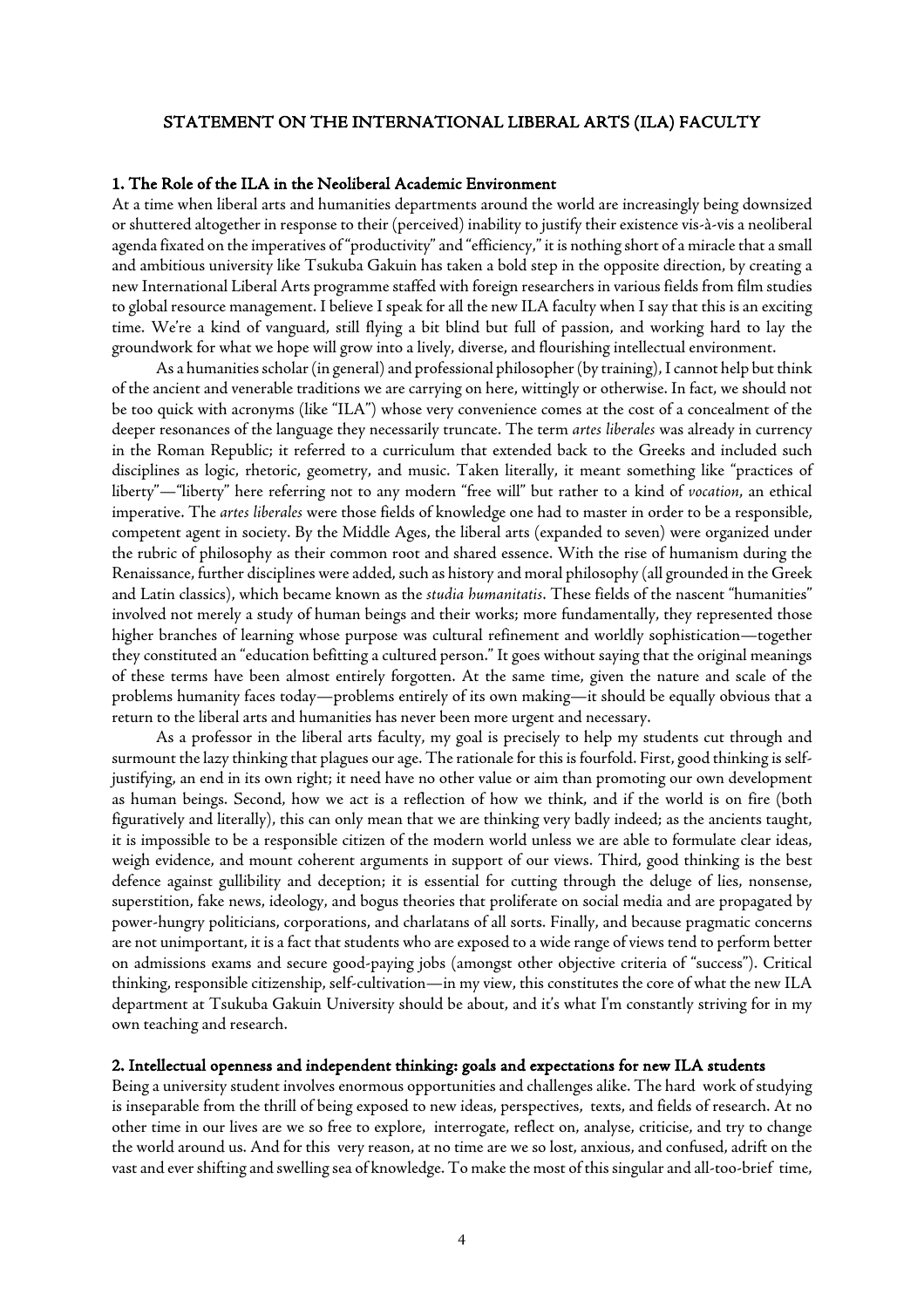students must actively seize its offerings rather than passively absorb them; the rewards of a university education are directly proportional to the effort spent on acquiring them. In the first place, and minimally, this means becoming a more efficient learner by forming or improving certain habits and behaviours (such as keeping a schedule, staying organised, etc.). Second and far more important, and above all in the liberal arts, is cultivating an attitude of intellectual openness, curiosity, and flexibility, a naïve sense of wonder at the inexhaustible richness and complexity of the world. Such an attitude necessarily demands a certain courage – to accept vulnerability, to appreciate difference, and to change course as the situation requires. Finally, and perhaps most difficult of all, is the effort of finding one's own voice, of learning to put the ideas and concepts one has studied to work in the service of a unique, personal, well-reasoned, and coherent outlook or orientation; this is essential for being an informed and engaged citizen ready to tackle the numerous problems we face today. These are just a few of the goals I expect students to strive to attain while at Tsukuba Gakuin University, and I look forward to helping them in every way I can.

⼤学⽣になるということは、⼤きなチャンスと挑戦の機会を得ることでもありま す。その 中で学生は積極的に学び、自由で知的な姿勢やオープンな好奇心を持ち、最終的にはそこ から自分自身の意見を探し出して欲しいと思います。それは今日の世界における様々な問 題に取り組む際に必要となるものです。これが私が筑波学院大学でこれから学ぶ学生に期 待することであり、その学びの⼿助けをすることを楽 しみにしています。

#### 3. Attraction of philosophy

At the most general level, philosophy is an ever-unfolding enquiry into the nature of the world as such and our unique place and role within it, namely, as beings capable of addressing the world in a philosophical way. To do philosophy is therefore to commit to becoming a more complete and authentic human being. In posing fundamental questions about reality, knowledge, mind, language, beauty, and the good, philosophy elaborates the basic concepts, categories, and modes of thought that underpin and structure all other disciplines; for this reason philosophy can be studied on its own or supplementary to any field or course of study. Philosophy is an especially attractive subject for university students, as it provides rigorous training in skills such as active reading, critical analysis, and logical reasoning and argumentation which extend far beyond the classroom and yield lifelong returns.

哲学とは現実や知識、善等凡ゆる根本的な問いを扱う学問です。そこから得られる 批判的 思考や論理的推論等の技術は全ての研究領域に応⽤でき、⼈⽣其の物をも豊 かにします。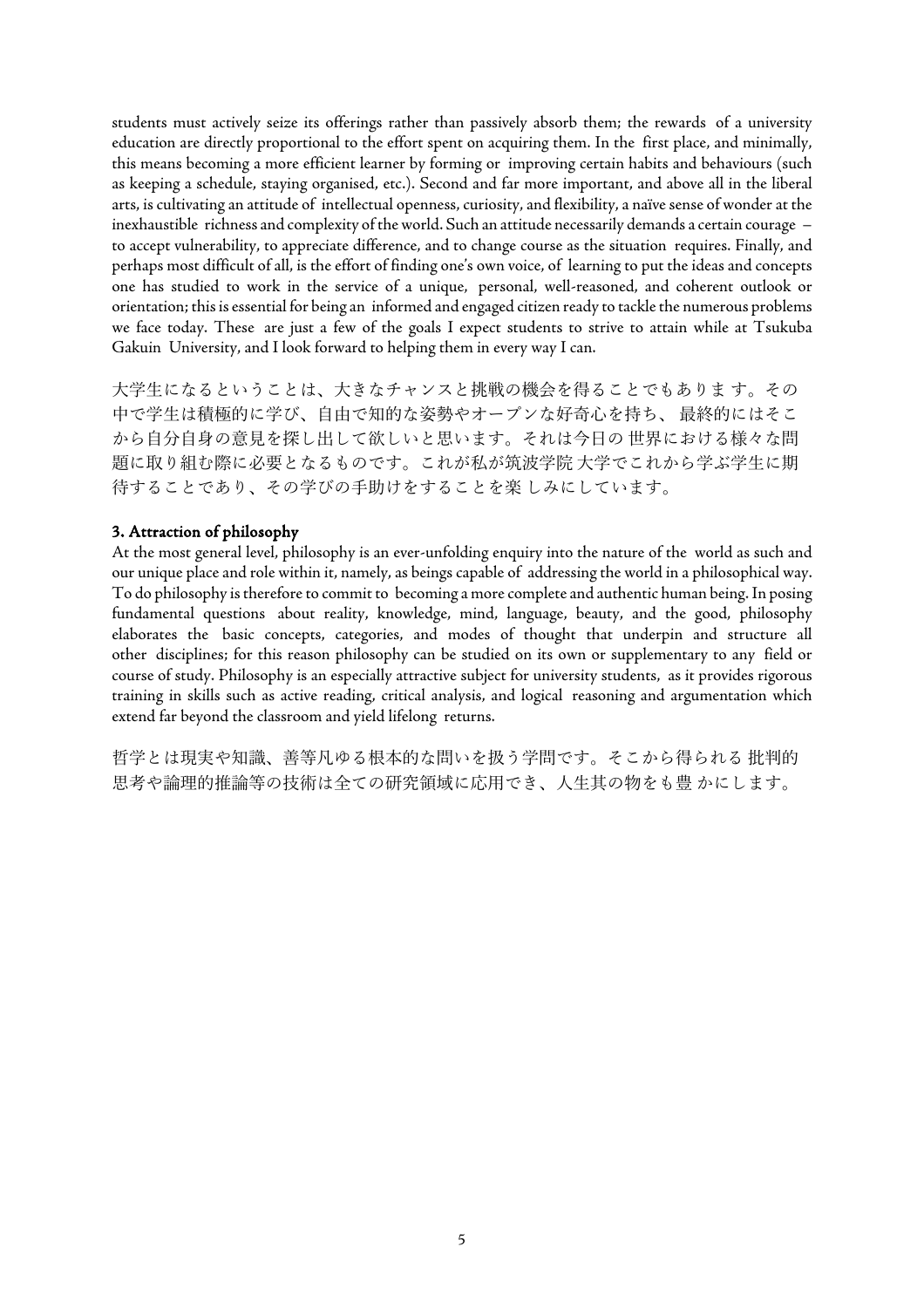# LIST OF COURSES TAUGHT AT TSUKUBA GAKUIN UNIVERSITY

| Course                                | Type     |
|---------------------------------------|----------|
| Liberal Arts: Humanities I            | Elective |
| Seminar: Introduction to Philosophy   | Elective |
| Basic English: Reading and Writing    | Required |
| Basic English: Communication Skills   | Elective |
| Contemporary Ideas                    | Elective |
| Critical Thinking                     | Elective |
| English through Film                  | Elective |
| Basic English: Listening and Speaking | Required |

Individual course descriptions to follow below. All courses are taught in English in a manner consistent with the aims, objectives, and methodological principles stated in the above teaching philosophy statement.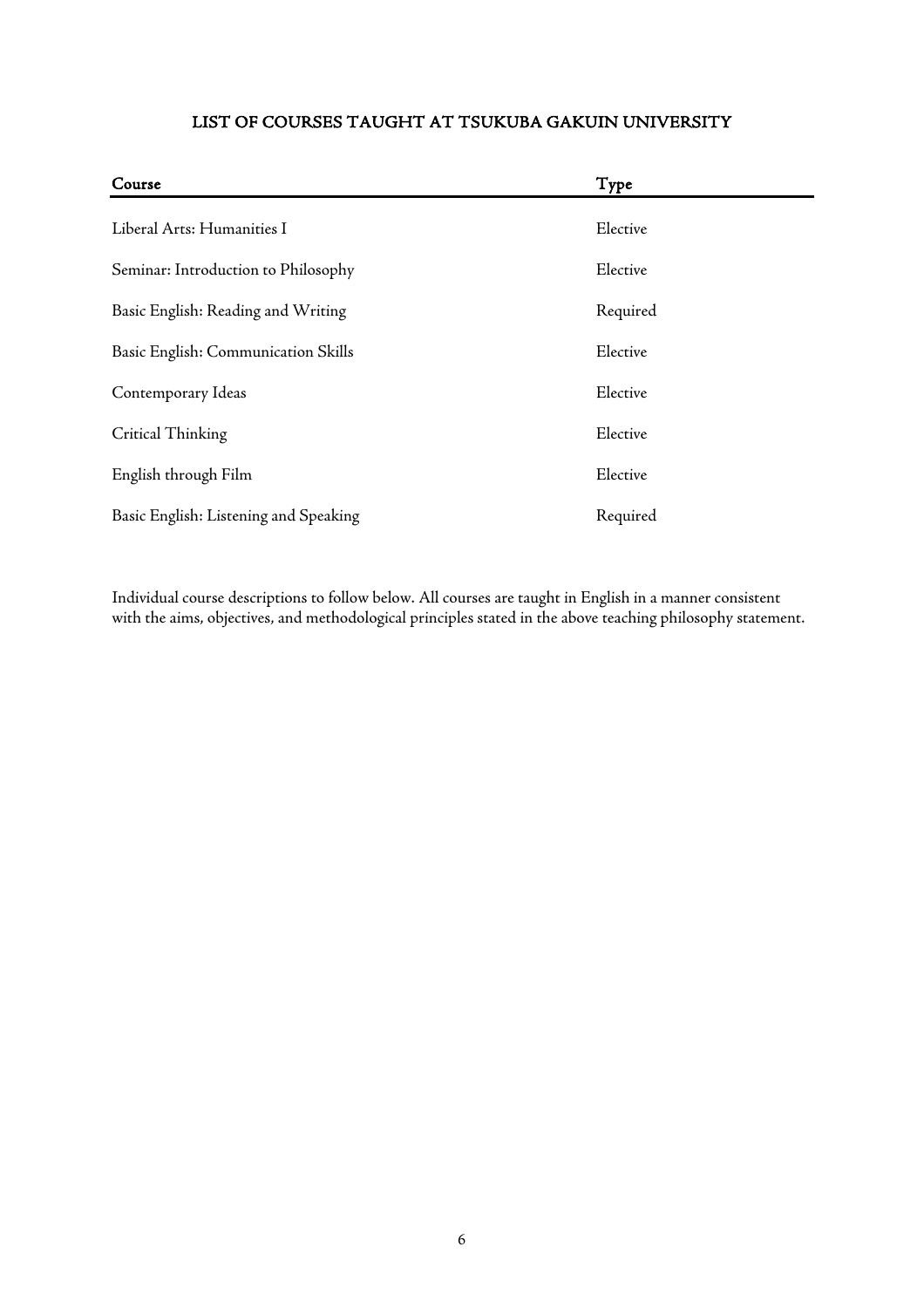#### DETAILED COURSE DESCRIPTIONS

# LIBERAL ARTS: HUMANITIES I (elective)

Objectives: To provide students with a broad survey of major movements, themes, figures, artworks, and texts representative of the study of the humanities as they are taught in Western university departments. To introduce students to new ideas; to foster and encourage critical thinking; and to help non-native English speakers practice listening to university-level lectures in English.

Approach: The objectives are pursued through lectures, discussion, PowerPoint presentations, art/music demonstrations, films, etc. (For example, for lessons on music, we will typically listen to several relevant pieces and discuss them.)

Assignments: Short reaction papers, plus one longer end-of-term report or essay.

Assessment: Students are assessed according to the following criteria: (1) attendance; (2) participation; (3) short reaction papers; (4) final report/essay; and (5) final exam.

Materials: Miscellaneous book chapters, scholarly papers, newspaper articles, essays, visual media, etc., as well as self-prepared lectures. See Appendix 1.

# SEMINAR: INTRODUCTION TO WESTERN PHILOSOPHY (elective)

Objectives: To provide students with little or no background in philosophy with a broad, general, and easily digestible survey of the major movements, divisions, figures, texts, ideas, etc. of/in Western philosophy from Plato to the present. To introduce students to new ideas; to foster and encourage critical thinking; and to help non-native English speakers practice listening to university-level lectures in English.

Approach: The objectives are pursued through lectures and discussion.

Assignments: Short reaction papers, plus one longer end-of-term report or essay.

Assessment: Students are assessed according to the following criteria: (1) attendance; (2) participation; (3) short reaction papers; (4) final report/essay; and (5) final exam.

Materials: Self-produced lectures, plus occasional outside reading from classic texts in philosophy (depending on students' level). See Appendix 2.

#### BASIC ENGLISH: READING AND WRITING (required)

Objectives: To review English grammar relevant to reading academic texts and to writing university-level essays and papers. To give students practice reading real (unmodified, unedited) academic materials in English in order to prepare them for taking standardized tests (IELTS, etc.), studying at the graduate level, and/or studying abroad. To give students a chance to practice writing an essay in English and to receive detailed feedback.

Approach: The objectives are pursued through a combination of (1) textbook-aided grammar review; (2) guided readings of intermediate to advanced academic texts; and (3) short writing exercises.

Assignments: Short reaction papers, plus one longer end-of-term report or essay.

Assessment: Students are assessed according to the following criteria: (1) attendance; (2) participation; (3) short reaction papers; and (4) final report/essay.

Materials: Textbook, plus self-produced exercises and other materials. See Appendix 3.

# BASIC ENGLISH: PRESENTATION SKILLS (elective)

Objectives: To give students skills and confidence necessary to give a presentation in English on a topic of their own choosing. To encourage critical thinking, reasoning, and arguing skills through mock debate and discussion (e.g., asking questions about others' presentations).

Approach: The objectives are pursued through creative, interactive methods including reading poetry and children's books, and acting out scenes from plays. Students typically do a mini-presentation every other class in a pre-determined format (ice-breaker speech, layout speech, compare-and-contrast speech, etc.).

Assignments: Regular class presentations, plus one longer (5-10 minute) end-of-term presentation chosen in line with a pre-determined theme (e.g., contemporary social issues, etc.).

Assessment: Students are assessed according to the following criteria: (1) attendance; (2) participation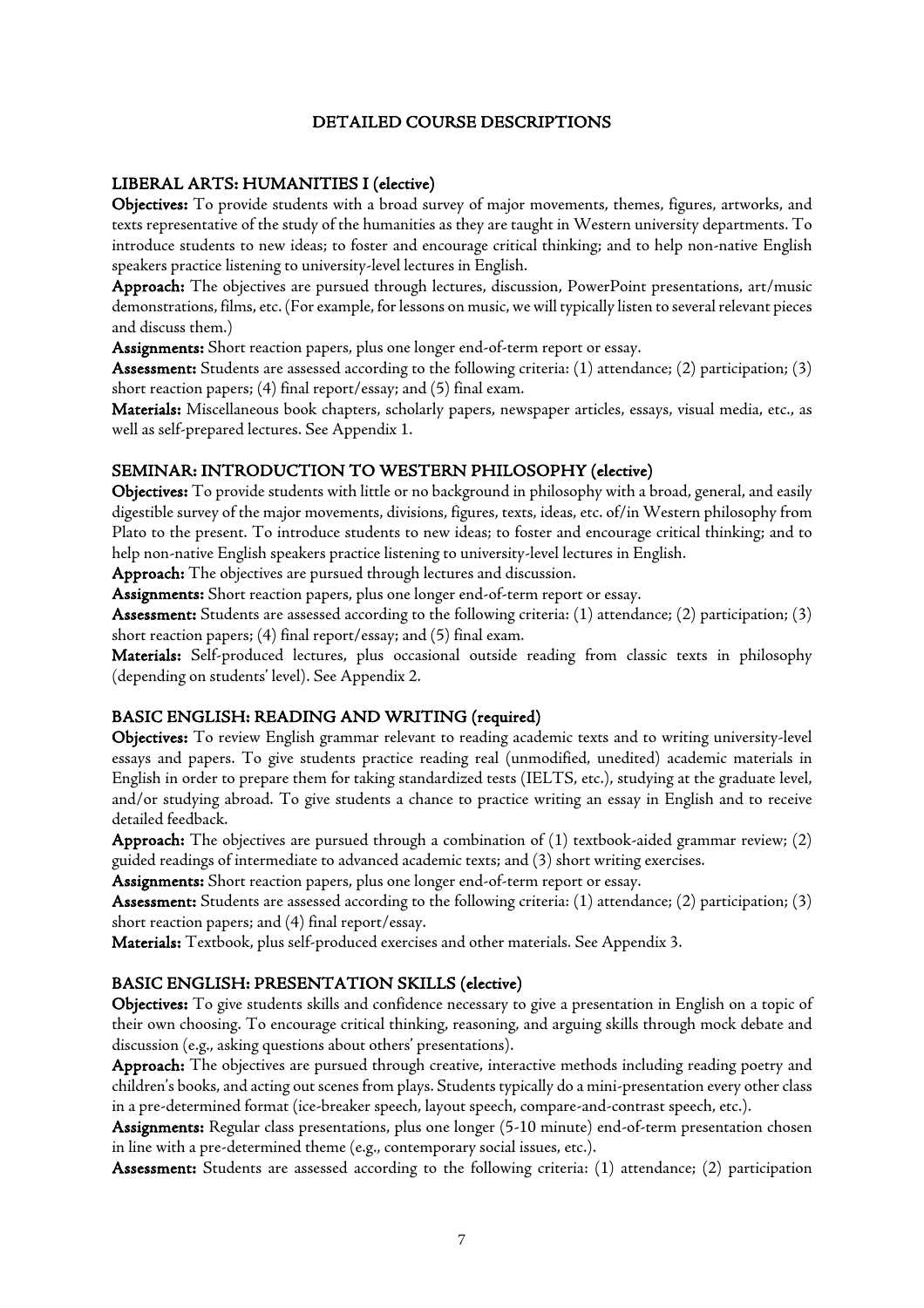(exercises, short presentations); and (3) final presentation.

Materials: Selected poems, children's stories, plays, etc. Self-produced exercises to improve listening skills and encourage public speaking. See Appendix 4.

# CONTEMPORARY IDEAS (elective)

Objectives: To introduce students to major intellectual figures, texts, and currents that shape the world at present, including (but not limited to) Marx/Marxism, Weber, Nietzsche, psychoanalysis (Freud, Lacan), modernism, existentialism, Foucault, feminism, gender theory, ecological/environmental philosophy, critical theory/Frankfurt School, neoliberalism, etc. To introduce students to new ideas; to foster and encourage critical thinking; and to help non-native English speakers practice listening to university-level lectures in English.

Approach: The objectives are pursued through lectures, discussion, PowerPoint presentations, art/music demonstrations, films, etc.

Assignments: Short reaction papers, plus one longer end-of-term report or essay.

Assessment: Students are assessed according to the following criteria: (1) attendance; (2) participation; (3) short reaction papers; and (4) final report/essay.

Materials: Self-produced lectures, supplemented with selected academic texts and articles depending on students' English-language abilities.

# CRITICAL THINKING (elective)

Objectives: To improve students' critical thinking, reasoning, and arguing skills through close examination of relevant and controversial current events (capitalism, climate change, race and gender, etc.). To improve students' reading skills through readings of relevant academic texts and newspaper articles. To improve students' discussion skills by fostering in-class discussion and debate about selected topics.

Approach: The objectives are pursued through guided readings of selected materials followed by class discussion.

Assignments: Short reaction/evaluation papers on topics covered in class, plus one longer end-of-term report, essay, or argumentative paper.

Assessment: Students are assessed according to the following criteria: (1) attendance; (2) participation; (3) short reaction papers; and (4) final report/essay.

Materials: Relevant newspapers articles, scholarly articles and book chapters, as well as self-produced lectures, PowerPoint presentations, etc.

# ENGLISH THROUGH FILM (elective)

Objectives: To develop students' English-language skills through watching and discussing notable Englishlanguage films. To introduce students to important movements and directors in the history of Englishlanguage cinema (Hitchcock, Loach, Lynch, etc.).

Approach: The objectives are pursued through watching films, reviewing vocabulary, and discussing relevant issues raised by the films.

Assignments: Attendance/viewing, short worksheets, optional final essay/report.

Assessment: Students are assessed according to the following criteria: (1) attendance; (2) participation (daily review worksheets); and (3) final essay/report (optional).

Materials: Films (to be decided each term), self-produced worksheets and other review materials.

# BASIC ENGLISH: LISTENING AND SPEAKING (required)

Objectives: To improve students' English listening and speaking skills through the use of a wide variety of media including (but not limited to) music, film, speeches, podcasts, academic lectures, and documentaries. To introduce students' to current affairs by grouping the selected materials around relevant key themes. To foster critical thinking by encouraging discussion and debate surrounding selected materials and issues. Approach: The objectives are pursued through watching/listening to the selected media and by engaging in small-group discussion about important issues raised therein. Difficult material is supplemented by short vocabulary and grammar exercises, explanation, etc. Occasional lecturing when useful.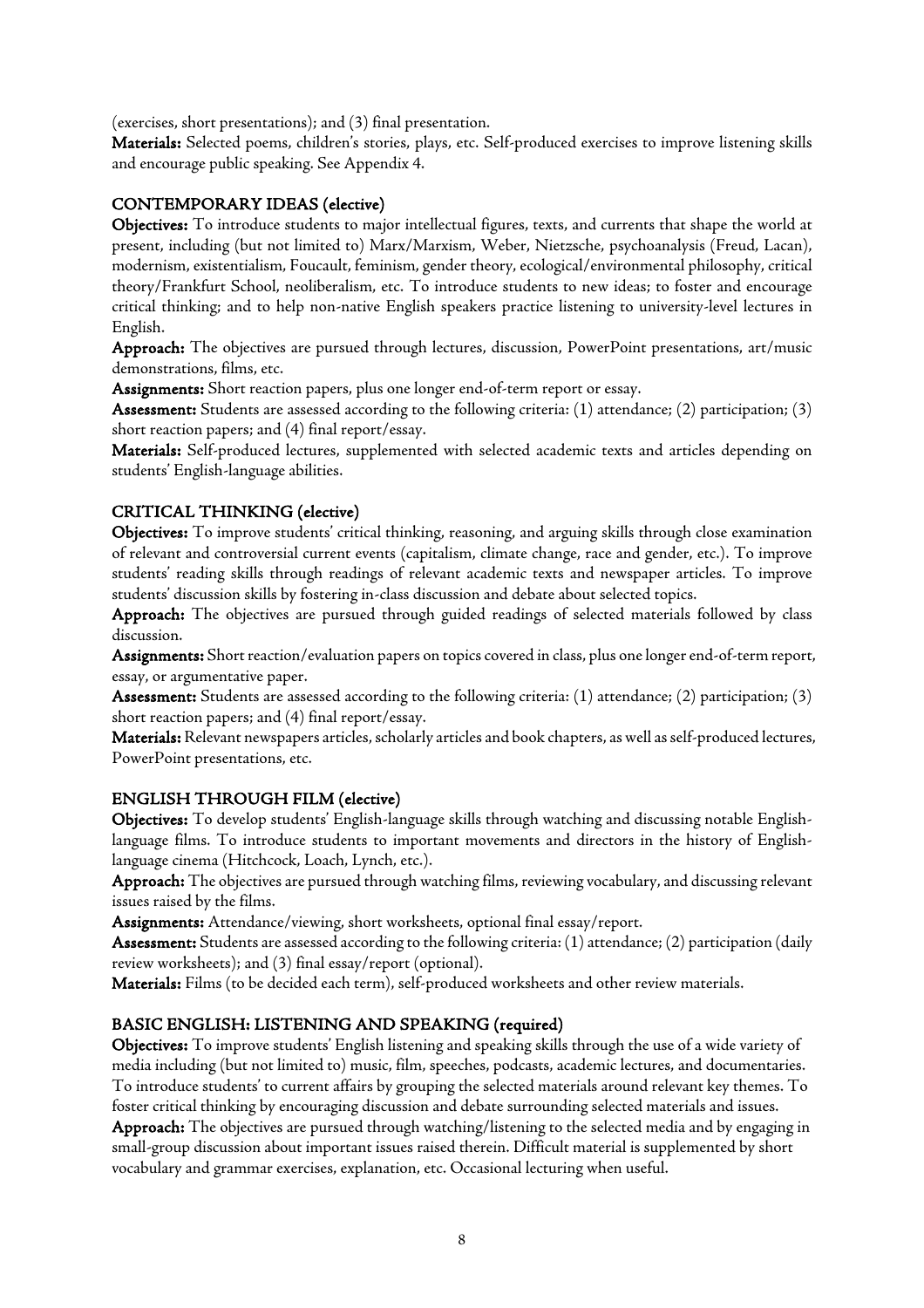Assignments: Listening to/viewing the selected text (music, lecture, talk, etc.); group discussion; short reaction papers; optional final essay/report.

Assessment: Students are assessed according to the following criteria: (1) attendance; (2) participation in discussion; (3) final essay/report (optional).

Materials: Selection of films, talks, podcasts, music, etc. designed to improve listening skills and generate discussion.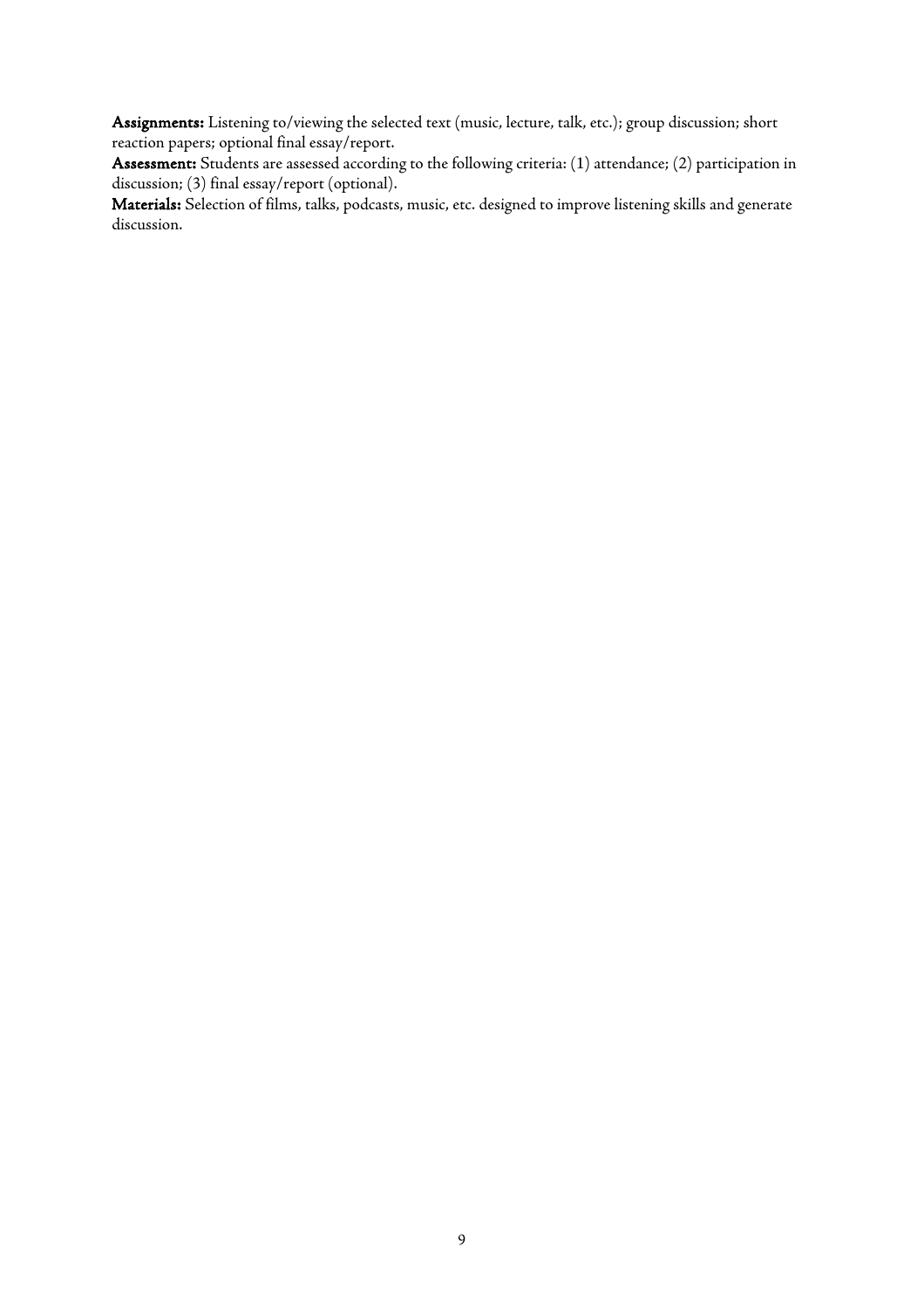# APPENDIX 1

*Lecture notes used for a unit on European music from the Medieval to the Baroque periods.*

# Lecture 2: Music from the Renaissance to the Classical Period

Play something, e.g. Tallis's 'Lamentations' — explain from the Book of Lamentations in the Hebrew Bible, poetic laments, i.e. songs of grief and mourning, for the destruction of Jerusalem in 586 BCE

Play a little bit of Allegri's 'Miserere' (1638) — tell the story of Mozart copying the score from memory (1770)

Both of these works are from the Renaissance period — what do you notice about them? Two main characteristics of Renaissance music are:

- Highly expressive music as a vehicle for personal expression, i.e. the composer has a distinctive style of expression, even when writing sacred or religious texts; music likewise a vehicle for selfexpression of performers — improvisation
- Highly complex, rich texture multiple voices, melodies all working together: polyphony

Compare with a piece from the Middle Ages, e.g. Hildegard von Bingen's 'Chants for the Feast of St. Ursula' — again, what do we notice?

- The composer's voice recedes behind the music almost as though the music comes from a place, as the music of heaven, the composer as merely a vehicle for bringing the music into the world, but not the author of the music
- Simpler, a single melodic line monophonic

HvB: 12th century German nun, mystic, writer, composer — had mystical visions from a young age, was sent to live in a monastery, wrote down all her visions, and her music based on these

Ironically, not instructed in the Seven Liberal Arts

Review the map of the history of the liberal arts / humanities up to the Renaissance. Going back to Tallis, Allegri, Palestrina, Byrd et al., what are some of the defining features of the age in which this music was written?

- Rise of 'humanistic' thought, i.e. stresses the value, power, agency etc. of human beings over nature.
- Corollary to this, scientific and technological advancement.
- Accordingly, the beginning of what Nietzsche will later call 'the death of God', the slow deterioration of the Christian worldview.
- Recovery of the literary traditions and texts of ancient Greece and Rome.
- Colonial expansion, emergence of new markets, rise of a bourgeois class, i.e. a middle class.
- Invention of the printing press and increasing availability of printed materials.

All of this has some effect on the music of the period — what, how? Guesses?

• Greater personal expression through polyphony clearly related to the rise of humanism — now the music issues from the mind of the composer, even if it is devoted to God. Composers and performers not merely vehicles.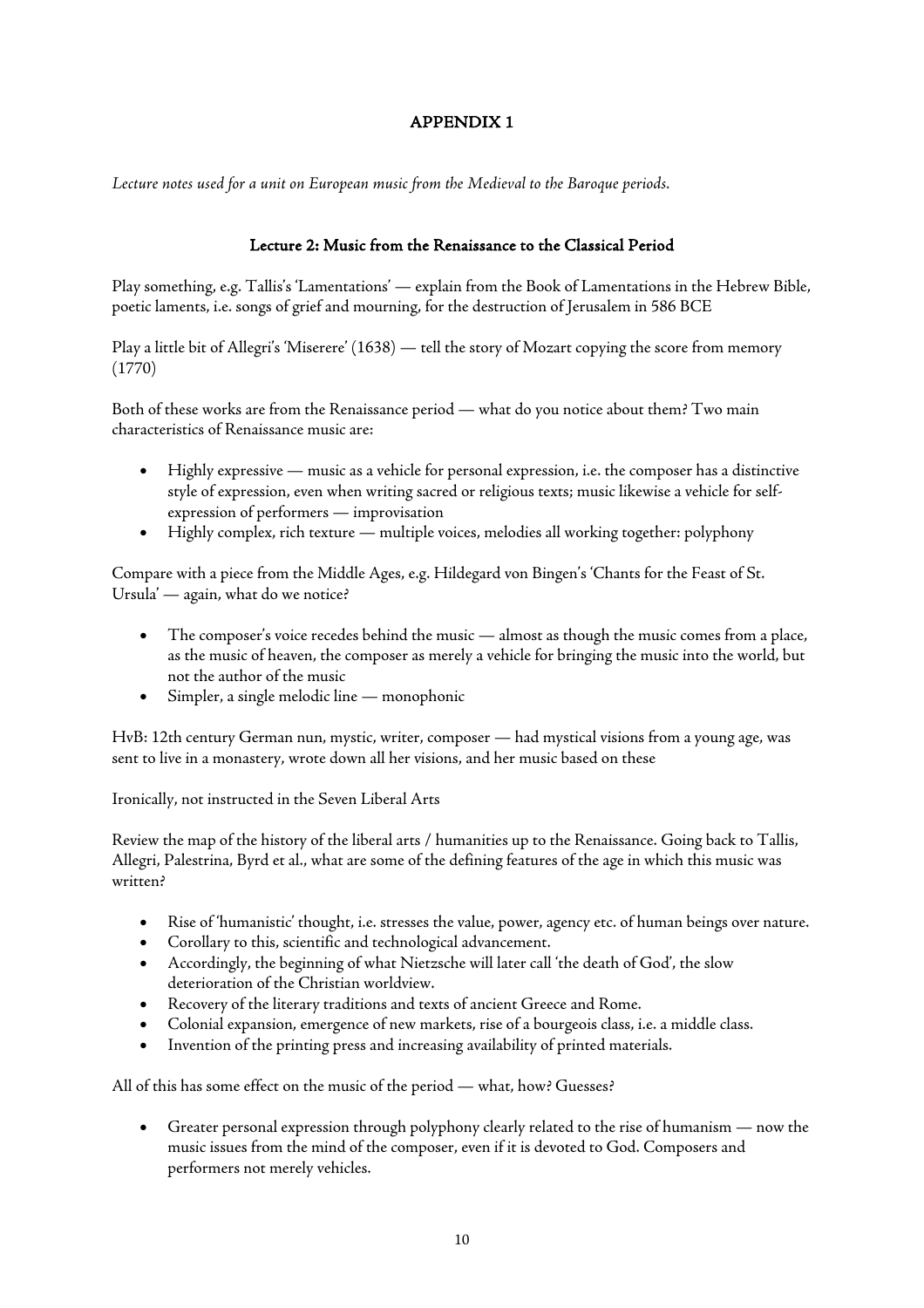- Similarly, the spread of forms of non-religious music, e.g. songs, dances etc.
- Recovery of ancient Greco-Roman literature manifested in e.g. the invention of opera as a modern form of Greek tragedy, e.g. Jacopo Peri's 'Dafne' (Apollo falling in love with a nymph / nature goddess, Daphne) and 'Euridice', and Monteverdi's 'Orfeo' (both about the Orpheus and Eurydice myth).
- Rise of the middle class / bourgeoisie and invention of the printing press = increasing demand for amateur music and greater dissemination and consumption of music.
- Spread of printed information, expansion of markets, increase in trade etc., in short, emerging 'globalization', all contribute to the birth of what we now call the 'music industry' — trained musicians, composers, performers etc., virtuosos, increasing musical education, music as a job = one could be hired by a church or a court, emergence of centres of musical activity, Rome, Venice etc.
- All of this = emergence and spread of a common musical language with local variations

Orfeo written toward the end of the Renaissance and the beginning of the Baroque. Some Baroque examples to play  $-$ :

- Charpentier, La pierre philosophale, H501: II (Divertissements)
- Charpentier, 'Rentrez, trop indiscrets soupirs' (Divertissements)
- Handel, Sonata in A, Op. 1 No. 10: I, Andante (Violin Sonatas)
- Vivaldi (if time)

What similarities and differences do we notice compared to the music of the Renaissance?

Similarities:

- Very expressive
- Multiple voices

Some differences:

- Hard to tell just from listening, but instrumentation becomes much more important Renaissance music was often only barely sketched out, instrumentation hardly ever given emphasis on adaptation, improvisation etc. Music was more of a guideline.
- During the Baroque period, composers start to write for specific instruments. Scores are still sparse compared to e.g. Beethoven, but more complex than Renaissance scores.
- More importance given to the virtuoso performer, and whereas before the virtuoso was supposed to improvise, now the improvisation was written out beforehand and incorporated into the score — i.e. the composer writes more complicated music which only the virtuoso can perform.
- Writing for certain instruments + writing virtuosic music for performers = appearance of new instruments designed for this purpose, e.g. we see the appearance of the violin as both highly expressive and capable of virtuosic playing
- $\bullet$  Shift from polyphony to counterpoint polyphony = all the voices are equal; counterpoint more = bass-treble modulation, bass and melody lines most important, with other voices added for harmony — quickly got extremely complicated with the addition of numerous voices — multiple melodic lines all playing together simultaneously
- In general, Baroque music is elaborate, complicated, often thought to lack a single coherent melody, changes key frequently etc. — difficult.

Play examples from Bach, e.g. 'French Suites', 'The Art of Fugue' etc.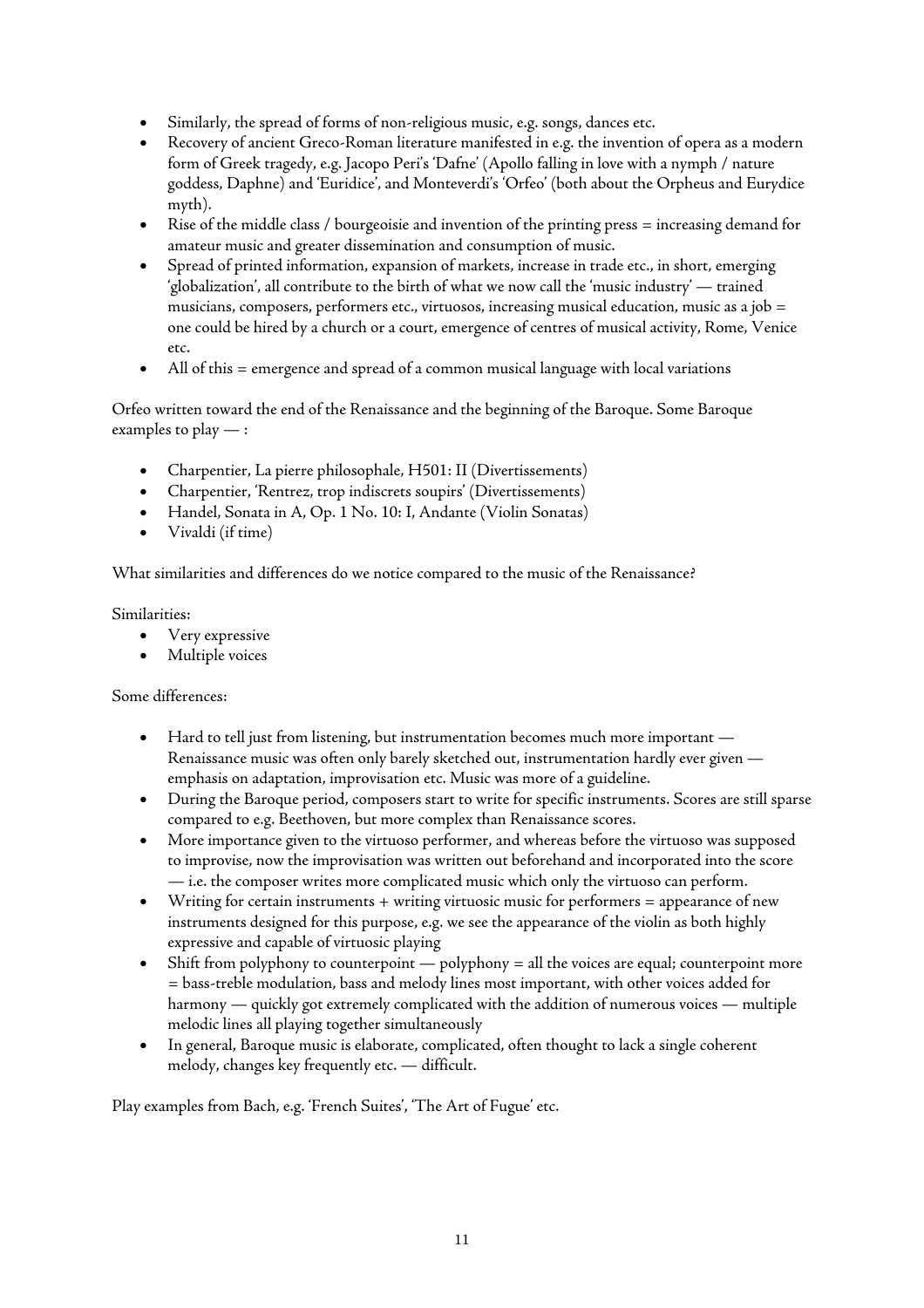### APPENDIX 2

Lecture notes for a unit on identity, responsibility, and free will *(basic problems in ethics)*.

# Lecture 6: Identity, responsibility, free will (on the way to Kant)

Expression – missing the forest for the trees  $\rightarrow$  overview / review of what we've done

Could have started with the ancients, the Greeks, but they're rather far from our experience today

Started with Descartes because he sets the agenda for the modern world – still living in his shadow

• What's an 'agenda'? – Problems and ways, methods etc. for addressing those problems

What problems? Want to get to the *essence* here – :

- 1. Knowledge : for Descartes, knowledge = *certainty*, 'clarity and distinctness', indubitability a. Questions: is certainty possible, and if so, how?
	- b. Descartes says *yes* knowledge/certainty possible through *reason*
	- c. Hume, Locke et al. say *no* certainty is possible, but certainty is not knowledge; knowledge is possible, but knowledge is based on experience and so 'dubitable', never certain
	- d. Why is this a problem? clearly when we do science, we want to know if we're *explaining* the world or merely *describing* it
	- e. Descartes and rationalists think we can *explain* the world, give *reasons* why things are the way they are
	- f. Empiricists counter that explanation *just is* description all we get are ever-finer descriptions, e.g. to break down a causal process isn't to make a rational connection but simply to describe things that follow each other in experience (B follows A, C follows B etc.)
	- g. Reason neither describes nor explains but merely *analyses*, breaks down (Socrates is a man…, etc. – if I know the definitions of 'man', 'mortal' etc., there's nothing new here, just definitions
	- h. So this is one cluster of problems: how is knowledge possible, how is certainty possible, are they the same thing etc. etc.
- 2. Reality : for Descartes, mind and matter are two completely different kinds of stuff
	- a. Interaction: How do they interact? *Do* they interact? Do they have to interact? etc.
	- b. Priority: Consciousness out of matter, or matter out of consciousness?
	- c. 'Hard problem': I can give an exhaustive description of the world without ever talking about things like hardness, colour, taste etc. – all that stuff seems 'extra', somehow *inessential*
- 3. Identity : for Descartes, the thinking *stuff* is also an *I*, ego, self etc.
	- a. This gave us new problems: Is this *I* a little indestructible ball, centre etc., as it were? Or is it a 'cluster' of perceptions, representations etc. with no centre?
	- b. If we introspect, we never find the little ball or centre but we also can't make sense of unowned perceptions (mental contents without a centre).
	- c. Is the self just the continuity of memory, or is it just the way our experience 'hangs together' as a condition of having any experience at all?
- 4. It was with this last set of questions that we finally hit on something of *ethical* significance something really important and relevant for our own lives today.
	- a. Identity was directly related to *responsibility*, e.g. legal responsibility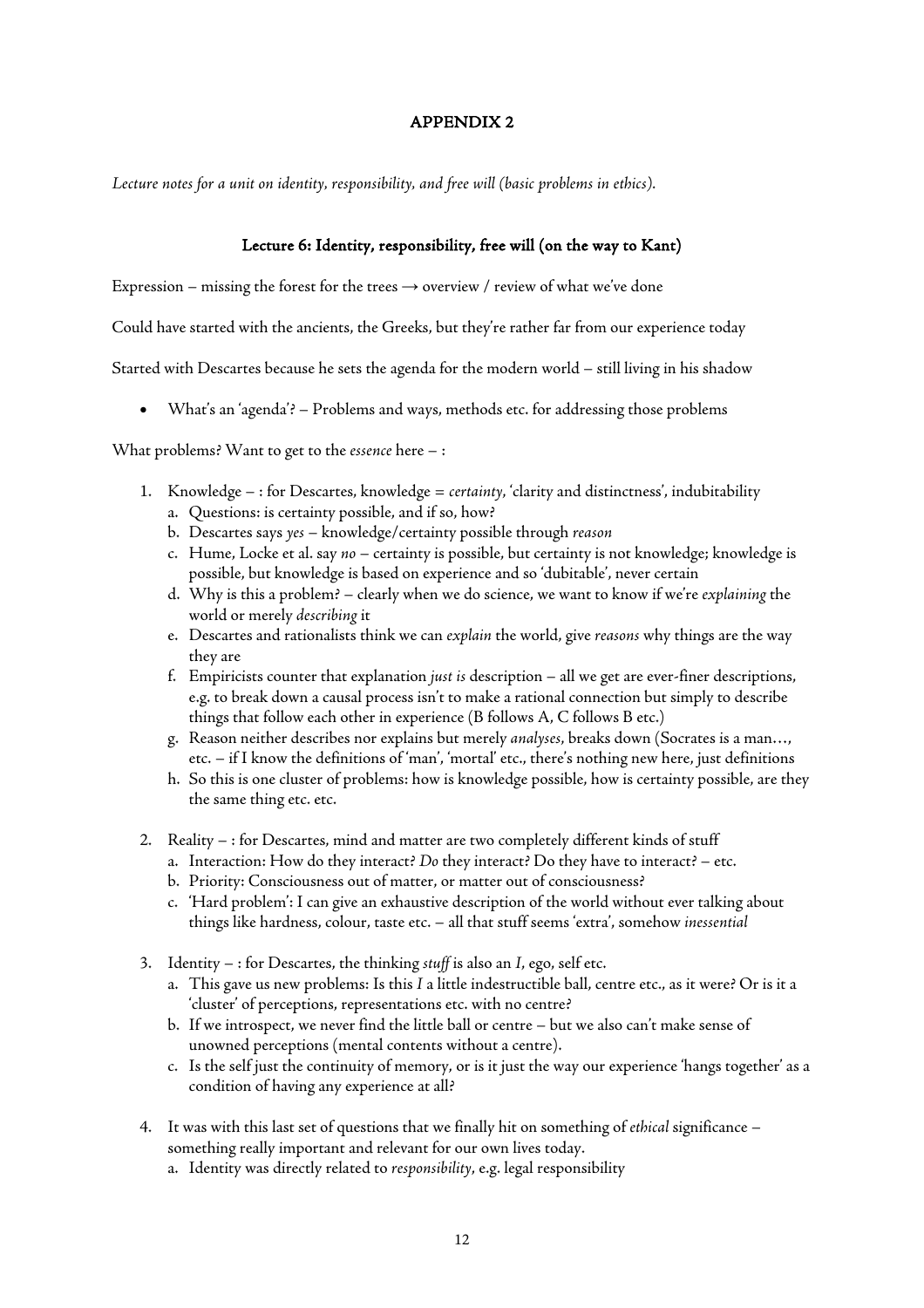- b. Well, in case you think philosophy is totally useless, consider *State v. Milligan*, 1978 :
	- i. Billy Milligan, multiple felon, committed armed robbery and three rapes, acquitted on the grounds that he had DID (dissociative identity disorder), i.e. didn't have one coherent personality
	- ii. Had something like 24 distinct personalities, including an English scientist, an escape artist, a connumist from Yugoslavia, and a 19-year-old lesbian who cooked for all the other personalities
	- iii. The lesbian was the rapist so Milligan found not guilty
- c. Caused a huge uproar DID defence rarely successful again after that
- d. Here's another one last year (2020) a 93-year-old German man was convicted on 5,230 counts of murder for when he worked at the Stutthof Nazi death camp in 1944-45, 75 years ago
- e. The man cooperated, accepted responsibility, apologized etc. all of this shows that he was still in possession of his memories, i.e. on Locke's conception, he was *still the same person*
- f. But here's the kicker: he was only given a two-year sentence, suspended, on the grounds that he was only 17 years old at the time, still a child
- g. Meaning what ? Implying that *a child is not yet a person because his identity isn't fully formed* identity still in flux, somehow not *yet* a whole person
- h. So a former Nazi was spared jail because he committed his crimes when he was not yet a full person
- i. Here's a last one *amnesia* is almost never an acceptable legal defence
- j. Here you might have a look at Kafka's *The Trial*, for example not exactly about amnesia, but it could be, at least offers a good thought experiment: suppose one day you are woken up in the middle of the night and arrested for murder...you have no memory of the event, and what's more, your experiences seemed to be completely continuous – *there's no gap in your recollection of your experiences*
- k. Or take, say, Christopher Nolan's *Memento*, where the main character can't form any new memories (anterograde amnesia) and is trying to solve the mystery of his wife's murder – it is suggested that he killed his own wife by giving her too much medicine, i.e. after he gave her medicine, he forgot, gave her more etc. until she died – guilty?

These last examples are nice because they show something we said at the beginning of the course, viz. that philosophical ideas are often *presupposed* even when they are not acknowledged, that we sometimes *think philosophically* without knowing it – philosophy *creeps into* our lives, quietly

All of this falls within the sphere of what's called *practical ethics* – what should I do in this or that case?

These examples above are not taken from philosophy – they're taken from newspapers, legal reports, psychology papers, literature, film…, but they all *presuppose* certain philosophical ideas about identity, responsibility etc.

All such examples *say more* than what they *mean to say* – take our 93-year-old Nazi: *guilty* because he's still *the same person*, *not guilty* because he committed his crimes *before he was a real/full person*, yet would nevertheless remain *guilty* even if he had *no memory* of crimes he committed 75 years ago

- All of this *assumes* certain things about what it means to be a person…, why we hold people responsible for certain actions…, etc.
- The job of philosophy is to *make explicit* what is only *implicit* bring out those hidden assumptions etc.
- What's the *assumption* here? that identity is *fluid* up to a certain age, *after which* it never changes: once a person, always a person
- The 'person' here is not Locke's person, the continuity of memory, but the *common-sense* idea of a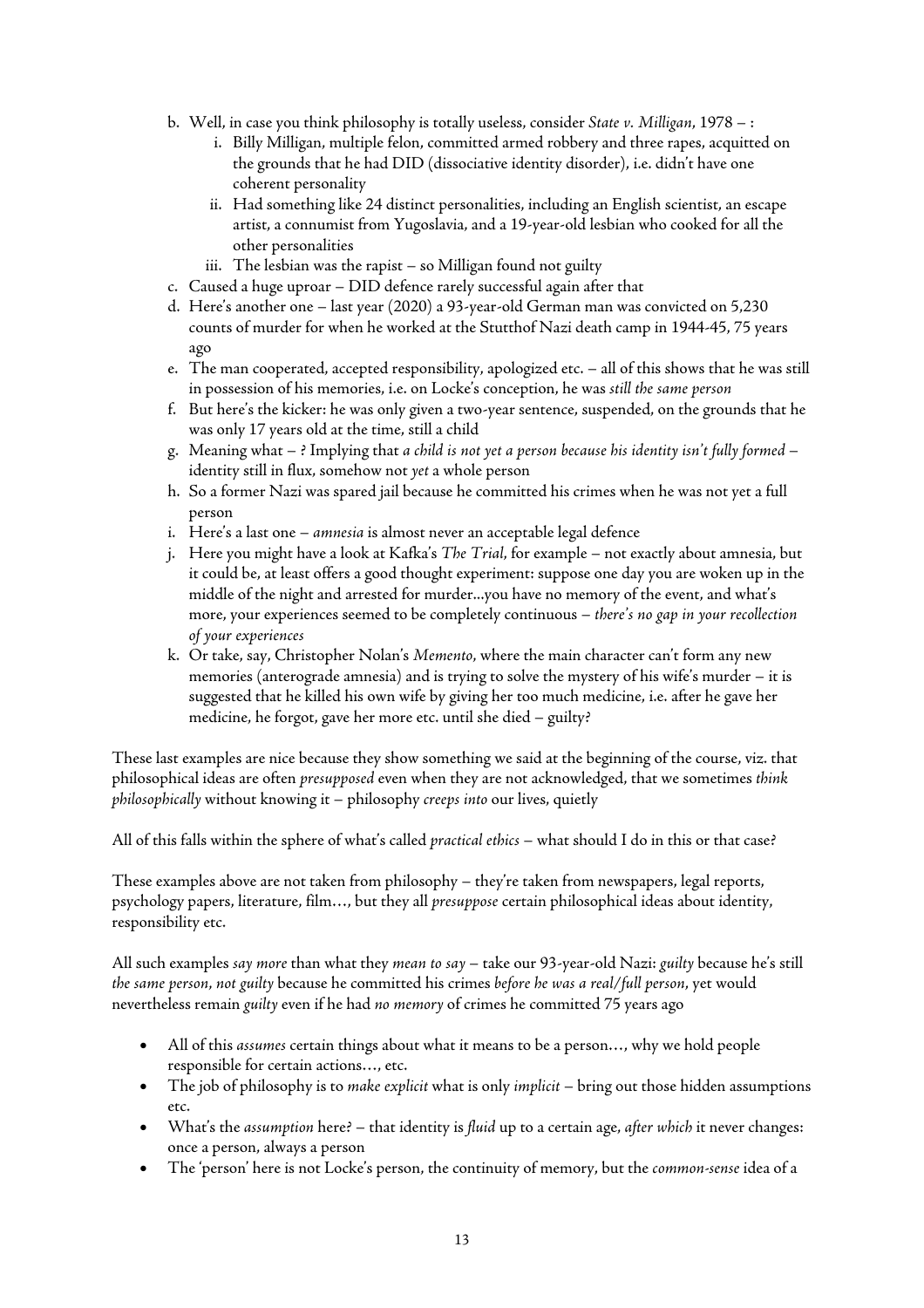person – *but*, with a twist: not immortal or immutable, but 'organic', as it were, grows up etc.

• Perfect example of Locke's charge that when we hold people guilty for crimes they don't remember, we confuse *the human being* with *the person* – the 'self' here is like a little 'human being' inside you, something that grows up and has a kind of unity until you die – *but what kind of unity?*

This is what philosophy can do – etc.

Here's something else – we're talking about *responsibility* – what we're saying is: responsibility depends somehow on identity

*Everything* here turns on Locke's problem of whether one human being can have multiple *persons*, or personalities or personal identities – clearly *I* can't be responsible for *your* actions if *you* are a different *person* – but the question now is: *what if 'I' 'myself' am not the same person, the same self?*

Well, what else? – is there anything else that responsibility depends on? Is there anything else *assumed* or *presupposed* here? Anything else that we have to think about when we hold people responsible?

Of course – *freedom*.

Let's go back to our legal cases above – what do we notice? In fact, things like DID, amnesia etc. are only valid excuses when the criminal can claim *insanity* – what does that mean?

Take, say, DID / multiple personality disorder – the idea is that you can only use this as a defence if it can be used to prove that *you could not have acted otherwise*

In other words, it's *not* because – as Locke held – the person is really a *different* person altogether; it's rather because DID is a kind of 'disease' or 'disorder' that prevents people from acting freely Same with *amnesia* – only used to try to prove *insanity*, madness etc.

Same with our 95-year-old Nazi – why not tried as an adult? Not only because a 17-year-old is not a fully formed person, but because immature persons are *not totally in control of their actions*

The problem of *freedom*  $\rightarrow$  another part of the Cartesian legacy or agenda – :

- Just as there's a commonsense view of mind (I am 'mental stuff', *res cogitans*), and
- just as there's a commonsense view of identity (this mental stuff is an 'I', a Real Me), so too
- there's a commonsense view of freedom, viz. –

Freedom = some kind of hidden 'power' of this 'I', 'Real Me', Ghost-in-the-Machine etc. to start something *completely new* – to *escape* the prison of cause and effect

Remember our mechanistic picture of the world – the world as a giant clock  $\rightarrow$  this world also, for the same reasons, *deterministic*, i.e. mechanism = determinism, no freedom, everything pre-ordained

French scientist Pierre-Simon Laplace wrote an article in 1814 → Laplace's Demon, i.e. if there were a Supreme Intelligence that knew everything about the universe at a given time, it would also know everything about the whole of its past and the whole of its future  $\rightarrow$  essence of determinism

Argument – :

The past controls the present and future. You can't control the past.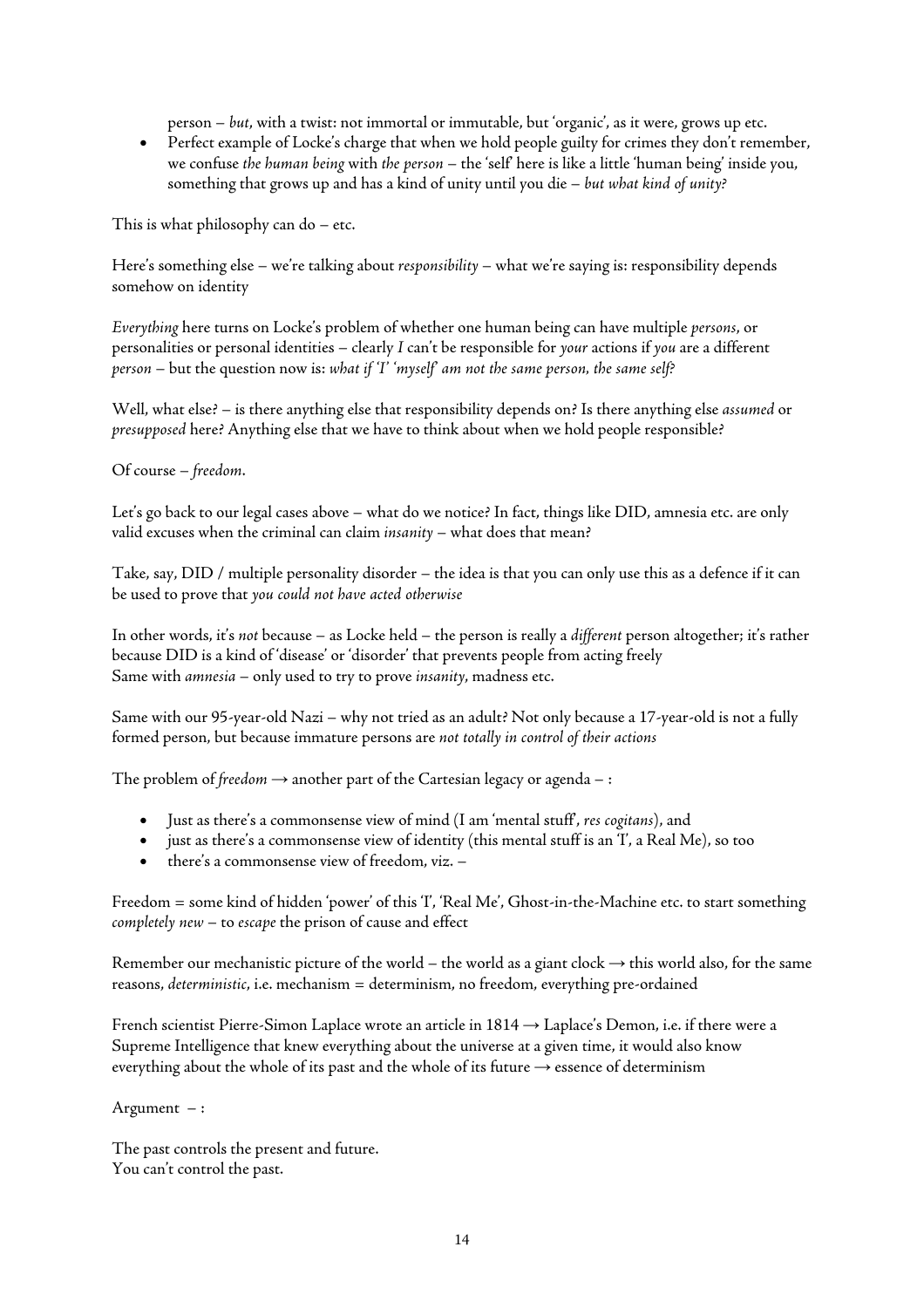Also, you can't control the way the past controls the present and future. *So*, you can't control the present and future.

This is called *hard determinism* – says freedom is totally *incompatible* with nature

People aren't free because they belong to the order of nature, and you can always find a cause for their actions. Problem – can't hold anyone accountable for anything.

Consider the famous case of the 'Twinkie defence'. In 1978 a city employee, Dan White, broke into City Hall and shot and killed the mayor and another person. The defence argument was that White was depressed, which caused him to eat junk food, which further increased his depression, causing him to kill the two people. The result? He was found *not guilty* of murder – guilty of a lesser crime, *manslaughter*.

This is a true case, and a very instructive one – instructive because it's so silly, i.e. because it shows the limits of the hard determinist or incompatibilist model. The man bought a gun, after all, went in through the basement to escape the metal detector etc. – clearly he was *plotting* what to do, acting with *intent*.

And this is what the commonsense view says – our circumstances may be determined, but we still have the power to think, deliberate, choose etc.

Moreover, we seem to be *conscious* of our freedom – I think about raising my hand, my hand goes up etc.

The common-sense idea, however, comes with all the old problems – :

- We're back to the old 'Ghost-in-the-Machine' model again how does the ghost influence the world?
- Hume's 'bundle' theory if I look hard, I never really *see* the 'conscious decision' try for yourself, where 'is' 'it'? All you'll see are perceptions, thoughts, perhaps an 'inner voice' etc., but you'll never really hit on 'the decision' itself.
	- o Try it sometime early in the morning, over coffee, relaxed...
- Perhaps most damning of all, the GITM model leads to a *fatal regress* it says human beings are free because they have a little ghost inside them making the decisions, but what about the freedom of the ghost? Never explained – freedom not accounted for, but just *displaced* onto another entity.

So here's our problem – : free will seems *incompatible* with determinism, so whenever we try to hold people responsible for their actions, we end up presupposing some mysterious, invisible, ghostly stuff endowed with strange, magical powers of intention, decision etc.

So the big question – the million-dollar question – is whether any *compatibilist* theory of freedom, any way to understand free will so that it doesn't contradict what we know about nature?

One way out might be to alter our picture of nature – is determinism right? Quantum theory says *no*. Random events do happen – two systems in the same state, one yields an event, the other not.

Now, you might think that's not much of an answer – suppose something random happens in your brain and you act a certain way. Just because it's random doesn't mean you've acted freely.

But suppose we allow for random mental events instead – does this help? No, because free will doesn't just mean arbitrary action but action done for a reason, deliberate action, action which is oriented toward certain *ends*.

The most influential *compatibilist* theory of free will originates with – again – David Hume.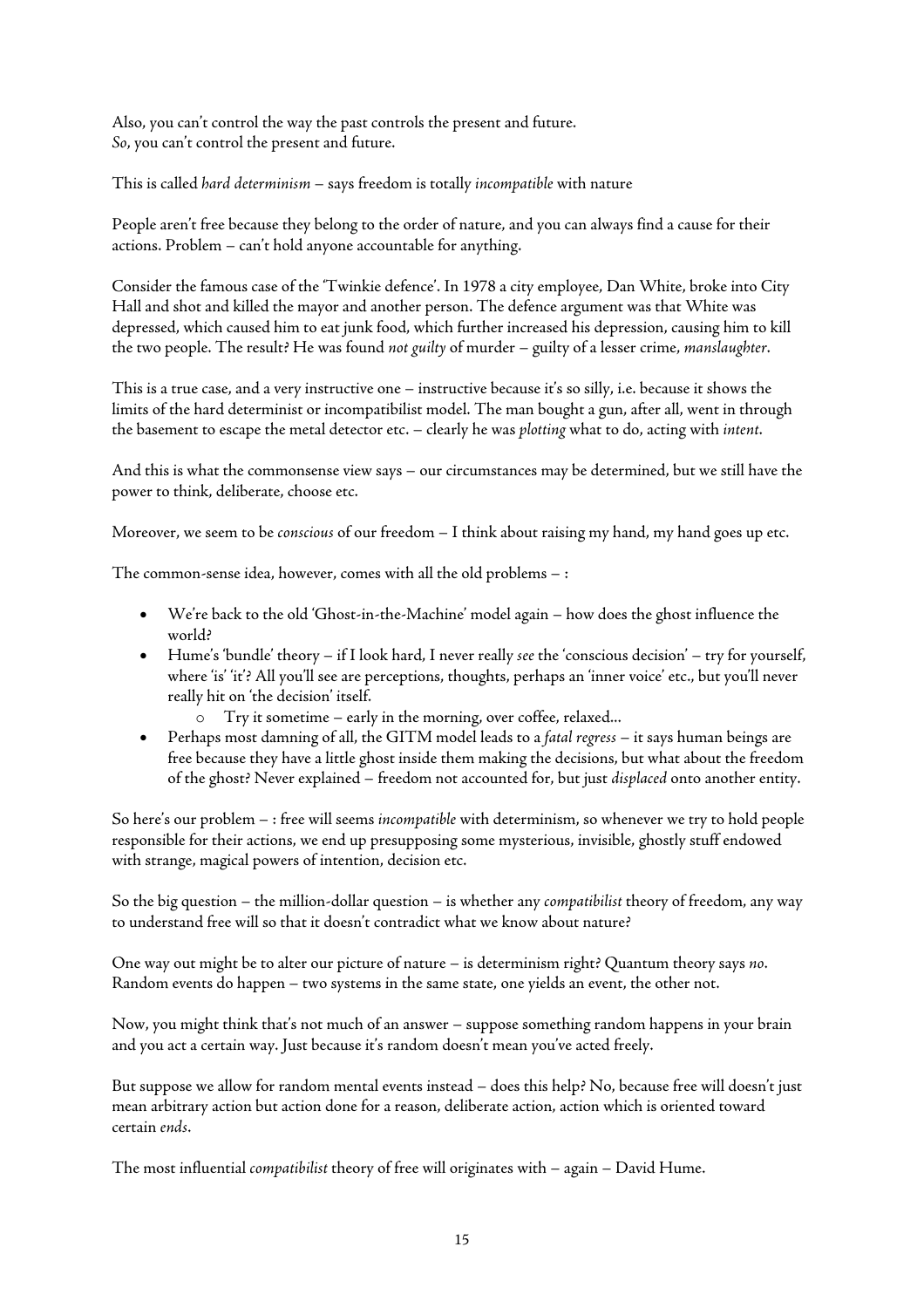Hume's solution is ingenious – we've already seen how it might work out.

- If free will is supposed to be some mysterious 'ghostly' stuff or power, then this is only because determinism *itself* makes the same mistake: C&E is likewise a mysterious power of *compulsion*
- Hume distinguishes between *necessity* and *compulsion* or *violence*
- Again, look in nature you'll find no such compulsion, only *constant conjunction* of events (one thing always seems to follow another)
- *That's all that C&E in nature amounts to* no 'cause' beyond that, i.e. habit of mind
- This is why there was no problem thinking that mind can influence matter: we see mental events 'constantly conjoined' or linked with physical events – and that is enough
- This is also why there's no problem of free will i.e. we see events in the world correlated with our motives and intentions all the time
- Maybe I never really 'see' 'the decision' itself, but I certainly know when I'm making one, just as I know when I'm bored without being able to 'see' 'the boredom' itself
- I make decisions, things happen that's enough to establish that my decisions caused those events
- It's possible that there are hidden causes I'm not aware of unconscious motives, factors etc.; no problem here
- So in a nutshell, the *whole problem*, for Hume, goes back to this mistake of treating causes as if they were mysterious powers, energies etc. in nature – if we assume causality is a mysterious power, of course we need another mysterious power, 'free will', to counter it – all sorts of trouble

If time, Kant's solution...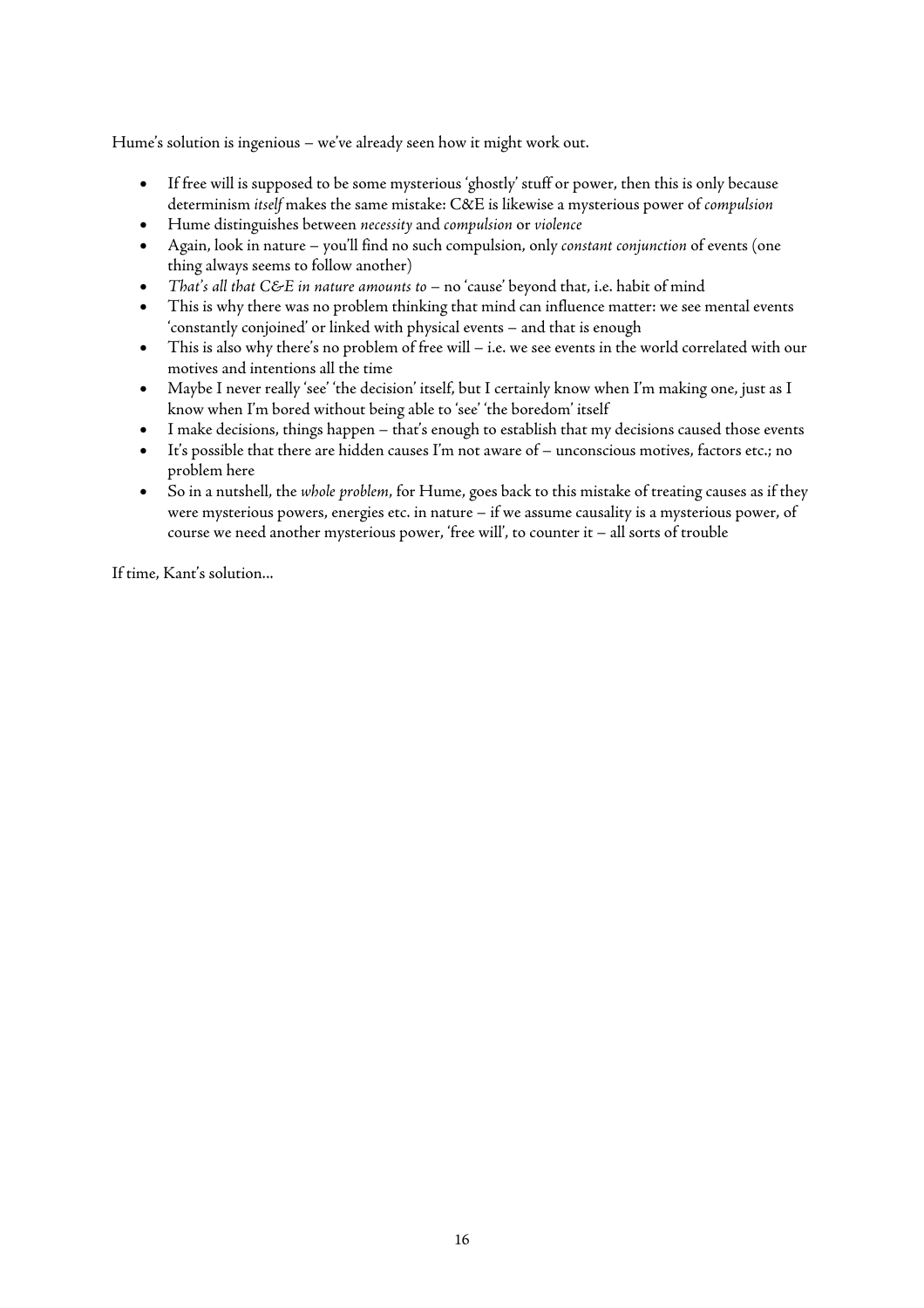# APPENDIX 3

*Exhibit 1: Sample worksheet: writing "toolbox" review (common writing mistakes and how to fix them)*

# WRITING TOOLBOX (REVIEW)

#### PARALLEL STRUCTURE

1. Whenever she went home to see her mother, Emily much preferred \_\_\_\_\_\_\_\_\_\_\_\_\_\_\_\_\_ than to sit around and watch television.

2. Eddie went to the store to buy milk and \_\_\_\_\_\_\_\_\_\_\_\_\_\_\_\_\_\_\_\_\_\_\_\_\_\_\_\_\_\_\_\_\_. [2 options]

3. \_\_\_\_\_\_\_\_\_\_\_\_\_\_\_\_\_\_\_\_\_\_\_\_\_\_\_\_\_\_ is much better than a visit to the dentist.

#### CLEAN SENTENCES (ELIMINATING WORDINESS)

1. The subjects that are considered most important by students are those that have been shown to be useful to them after graduation. \_\_\_\_\_\_\_\_\_\_\_\_\_\_\_\_\_\_\_\_\_\_\_\_\_\_\_\_\_\_\_\_\_\_\_\_\_\_\_\_\_\_\_\_\_\_\_\_\_\_\_\_\_\_\_\_\_\_\_\_

\_\_\_\_\_\_\_\_\_\_\_\_\_\_\_\_\_\_\_\_\_\_\_\_\_\_\_\_\_\_\_\_\_\_\_\_\_\_\_\_\_\_\_\_\_\_\_\_\_\_\_\_\_\_\_\_\_\_\_\_\_\_\_\_\_\_\_\_\_\_\_\_\_\_\_\_\_\_

2. In the not too distant future, college freshmen must all become aware of the fact that there is a need for them to make contact with an academic adviser concerning the matter of a major.

\_\_\_\_\_\_\_\_\_\_\_\_\_\_\_\_\_\_\_\_\_\_\_\_\_\_\_\_\_\_\_\_\_\_\_\_\_\_\_\_\_\_\_\_\_\_\_\_\_\_\_\_\_\_\_\_\_\_\_\_\_\_\_\_\_\_\_\_\_\_\_\_\_\_\_\_\_\_ \_\_\_\_\_\_\_\_\_\_\_\_\_\_\_\_\_\_\_\_\_\_\_\_\_\_\_\_\_\_\_\_\_\_\_\_\_\_\_\_\_\_\_\_\_\_\_\_\_\_\_\_\_\_\_\_\_\_\_\_\_\_\_\_\_\_\_\_\_\_\_\_\_\_\_\_\_\_

\_\_\_\_\_\_\_\_\_\_\_\_\_\_\_\_\_\_\_\_\_\_\_\_\_\_\_\_\_\_\_\_\_\_\_\_\_\_\_\_\_\_\_\_\_\_\_\_\_\_\_\_\_\_\_\_\_\_\_\_\_\_\_\_\_\_\_\_\_\_\_\_\_\_\_\_\_\_

\_\_\_\_\_\_\_\_\_\_\_\_\_\_\_\_\_\_\_\_\_\_\_\_\_\_\_\_\_\_\_\_\_\_\_\_\_\_\_\_\_\_\_\_\_\_\_\_\_\_\_\_\_\_\_\_\_\_\_\_\_\_\_\_\_\_\_\_\_\_\_\_\_\_\_\_\_\_

\_\_\_\_\_\_\_\_\_\_\_\_\_\_\_\_\_\_\_\_\_\_\_\_\_\_\_\_\_\_\_\_\_\_\_\_\_\_\_\_\_\_\_\_\_\_\_\_\_\_\_\_\_\_\_\_\_\_\_\_\_\_\_\_\_\_\_\_\_\_\_\_\_\_\_\_\_\_

\_\_\_\_\_\_\_\_\_\_\_\_\_\_\_\_\_\_\_\_\_\_\_\_\_\_\_\_\_\_\_\_\_\_\_\_\_\_\_\_\_\_\_\_\_\_\_\_\_\_\_\_\_\_\_\_\_\_\_\_\_\_\_\_\_\_\_\_\_\_\_\_\_\_\_\_\_\_

\_\_\_\_\_\_\_\_\_\_\_\_\_\_\_\_\_\_\_\_\_\_\_\_\_\_\_\_\_\_\_\_\_\_\_\_\_\_\_\_\_\_\_\_\_\_\_\_\_\_\_\_\_\_\_\_\_\_\_\_\_\_\_\_\_\_\_\_\_\_\_\_\_\_\_\_\_\_ \_\_\_\_\_\_\_\_\_\_\_\_\_\_\_\_\_\_\_\_\_\_\_\_\_\_\_\_\_\_\_\_\_\_\_\_\_\_\_\_\_\_\_\_\_\_\_\_\_\_\_\_\_\_\_\_\_\_\_\_\_\_\_\_\_\_\_\_\_\_\_\_\_\_\_\_\_\_

\_\_\_\_\_\_\_\_\_\_\_\_\_\_\_\_\_\_\_\_\_\_\_\_\_\_\_\_\_\_\_\_\_\_\_\_\_\_\_\_\_\_\_\_\_\_\_\_\_\_\_\_\_\_\_\_\_\_\_\_\_\_\_\_\_\_\_\_\_\_\_\_\_\_\_\_\_\_ \_\_\_\_\_\_\_\_\_\_\_\_\_\_\_\_\_\_\_\_\_\_\_\_\_\_\_\_\_\_\_\_\_\_\_\_\_\_\_\_\_\_\_\_\_\_\_\_\_\_\_\_\_\_\_\_\_\_\_\_\_\_\_\_\_\_\_\_\_\_\_\_\_\_\_\_\_\_

#### MISPLACED / DANGLING MODIFIERS

1. Flying over the countryside, the cars and houses looked like toys. \_\_\_\_\_\_\_\_\_\_\_\_\_\_\_\_\_\_\_\_\_\_\_\_\_\_\_\_\_

2. The messenger spoke to the receptionist who delivered the package. \_\_\_\_\_\_\_\_\_\_\_\_\_\_\_\_\_\_\_\_\_\_\_\_\_\_\_

3. Staring at the ceiling, the idea became clear.

4. Destroyed by the fire, the owners rebuilt the house from the ground up. \_\_\_\_\_\_\_\_\_\_\_\_\_\_\_\_\_\_\_\_\_\_\_\_

#### SENTENCE FRAGMENTS

1. Monday, which is certainly the worst day of the week, because it's so long. \_\_\_\_\_\_\_\_\_\_\_\_\_\_\_\_\_\_\_\_

2. Crashing the party even when he wasn't invited, which was very rude. \_\_\_\_\_\_\_\_\_\_\_\_\_\_\_\_\_\_\_\_\_\_\_\_\_\_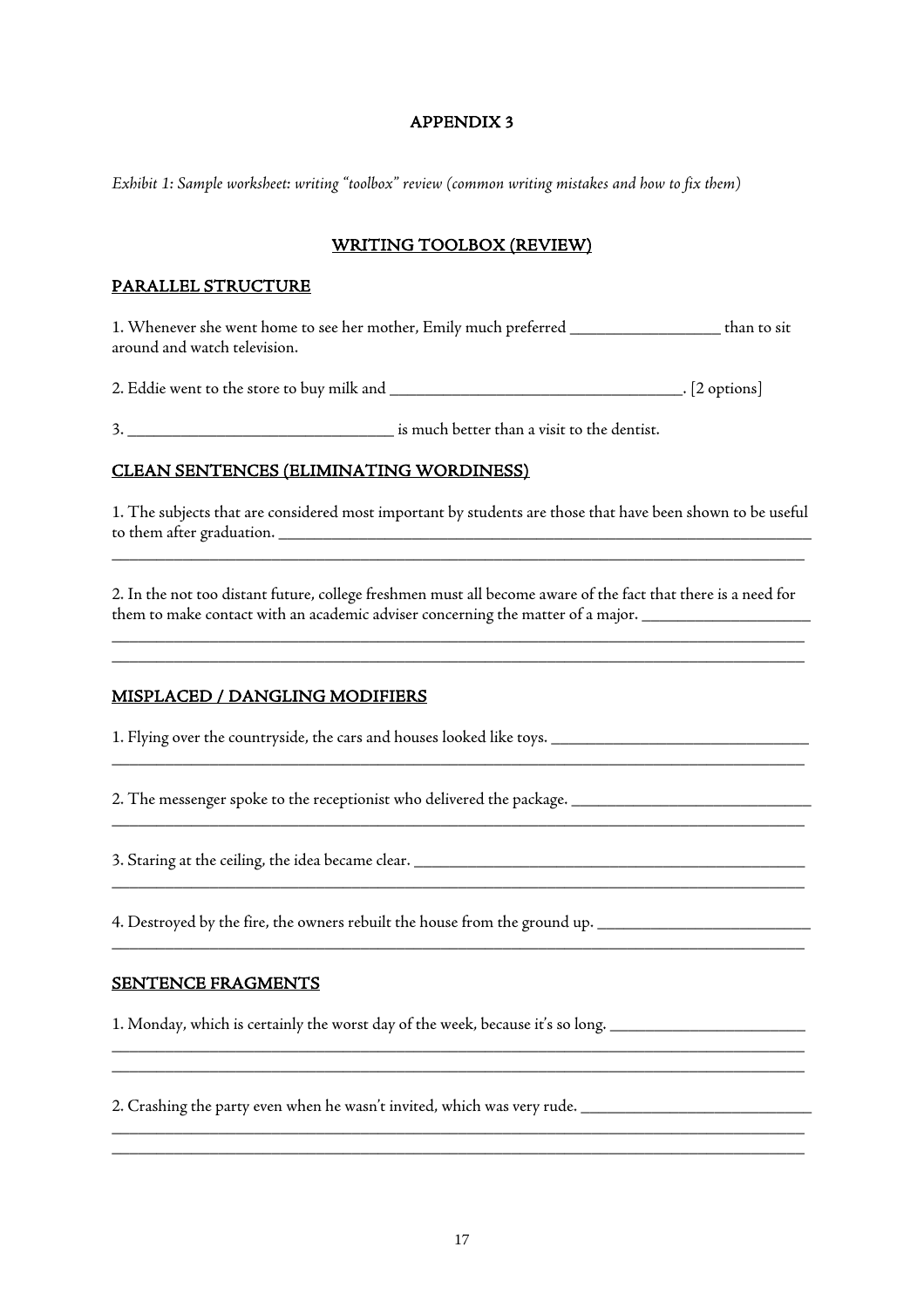# TRANSITIONAL PHRASES

1. Mary likes traveling very much. She's scared of flying. Logical relationships? \_\_\_\_\_\_\_\_\_\_\_\_\_\_\_\_\_\_\_\_\_\_\_\_\_\_\_\_\_\_\_\_\_\_\_\_\_ Rewrite with a transition: \_\_\_\_\_\_\_\_\_\_\_\_\_\_\_\_\_\_\_\_\_\_\_\_\_\_\_\_\_\_\_\_\_\_\_\_\_\_\_\_\_\_\_\_\_\_\_\_\_\_\_\_\_\_\_\_\_\_\_ 2. I don't like raspberries. I like raspberry jam. I like it with cream on scones. Logical relationships? \_\_\_\_\_\_\_\_\_\_\_\_\_\_\_\_\_\_\_\_\_\_\_\_\_\_\_\_\_\_\_\_\_\_\_\_\_ Rewrite with a transition: \_\_\_\_\_\_\_\_\_\_\_\_\_\_\_\_\_\_\_\_\_\_\_\_\_\_\_\_\_\_\_\_\_\_\_\_\_\_\_\_\_\_\_\_\_\_\_\_\_\_\_\_\_\_\_\_\_\_\_ 3. Bamboo is lightweight and sturdy. It can be produced sustainably. Logical relationships? \_\_\_\_\_\_\_\_\_\_\_\_\_\_\_\_\_\_\_\_\_\_\_\_\_\_\_\_\_\_\_\_\_\_\_\_\_ Rewrite with a transition: \_\_\_\_\_\_\_\_\_\_\_\_\_\_\_\_\_\_\_\_\_\_\_\_\_\_\_\_\_\_\_\_\_\_\_\_\_\_\_\_\_\_\_\_\_\_\_\_\_\_\_\_\_\_\_\_\_\_\_

# DEFINING AND NON-DEFINING CLAUSES

1. Which sentence means that there are three pictures on the wall?

- a) The picture which has mountains was painted by me.
- b) The picture, which has mountains, was painted by me.

2. Which sentence implies that there are many computers?

- a) The red computer isn't working anymore.
- b) The computer, which is red, isn't working anymore.

3. Which sentence implies that there are thousands of galleries in the world?

- a) The gallery which we visited on holiday is very interesting.
- b) The gallery, which we visited on holiday, is very interesting.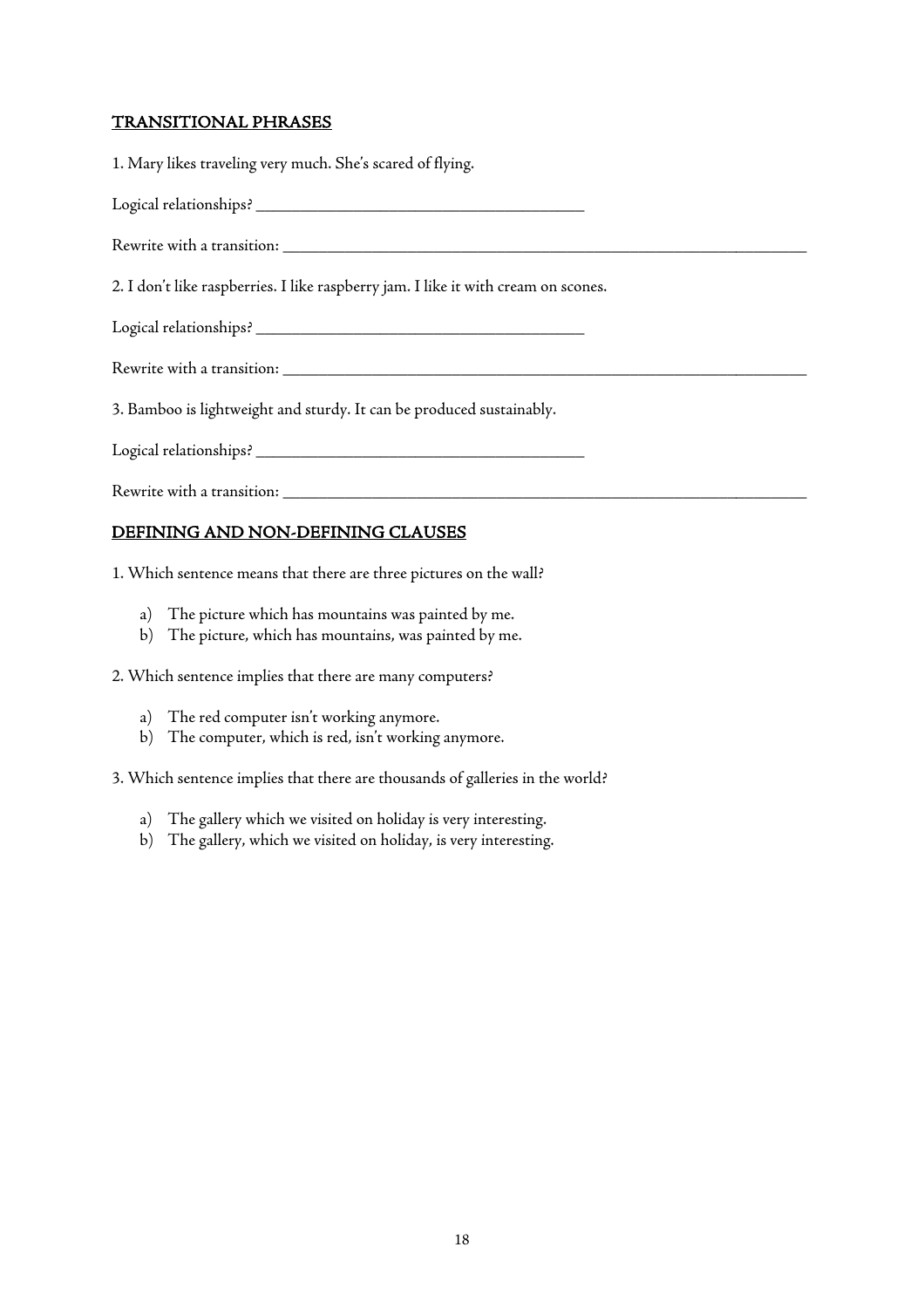#### *Exhibit 2: "The four meanings of democracy" – academic reading and writing practice*

#### The four meanings of democracy

#### Adapted from Bernard Crick, *Democracy: A Very Short Introduction* (OUP: 2002)

[1] 'Democracy' may be a promiscuous and often rhetorical word, but this is not to say that it can mean just anything. There are limits, and these limits are found in four broad clusters of meaning attached to 'democracy'. We must examine these because they are at the root of our civilization, as well as of the hope that it will remain civilized and perhaps even progress. As we consider them, we must be aware of whether we are talking about (1) an ideal or doctrine, (2) a type of behaviour towards others, or (3) a set of laws and institutions. 'Democracy' can refer to all of these together or to each separately.

[2] The first usage is found in the Greeks, in Plato's attack on democracy and in Aristotle's qualified defence of it. In Greek, 'democracy' is simply a combination of *demos* (the many, the mob) and *kratos* (rule). Plato attacked this as being the rule of the poor and the ignorant over the educated and the knowledgeable. His fundamental distinction was between knowledge and opinion: democracy is the rule, or rather the anarchy, of mere opinion. Aristotle did not utterly reject this view but rather modified it: good government was a mixture of elements, the few ruling with the consent of the many. The few should have *arete*, 'excellence' – the idealized concept of aristocracy. But many more can qualify for citizenship by virtue of having education and property. Democracy as a doctrine or ideal unchecked by the aristocratic principle of experience and knowledge was, however, a fallacy. It is not true 'that because men are equal in some things, they are equal in all'.

[3] The second usage is found in the Roman republic, in Machiavelli's great *Discourses*, in the seventeenthcentury English and Dutch republicans, and in the early American republic. Just as in Aristotle's theory, good government is mixed government, but more power could be given to the state. Good laws to protect all are not good enough unless subjects become active citizens making their own laws collectively. The argument was both moral and prudential. The moral argument is more famous: it assumed that human beings were active makers and shapers of their world, not just passive, law-abiding, well-behaved receivers of traditional order. But the prudential argument was always there: it held that a state which was trusted by its people was a stronger state, and that an army or militia was more likely to defend its homeland than hired mercenaries or cautious professionals.

[4] The third usage is found in the rhetoric and events of the French Revolution and in the writings of Jean-Jacques Rousseau. Everyone, regardless of education or property, has a right to make his or her will felt in matters of public concern. Indeed, the general will or common good is better understood by any wellmeaning, simple, unselfish, and natural ordinary person from their own experience and conscience than by the over-educated upper classes living artificial, meaningless lives. Now this view can have a lot to do with the liberation of a class or nation, but it is not necessarily connected or compatible with individual liberties. In the European eighteenth and nineteenth centuries, recall, most people who cared about liberty did not call themselves democrats but rather constitutionalists or republicans.

[5] The fourth usage of democracy is found in the American constitution and in many of the new constitutions in Europe in the nineteenth century and in the new West German and Japanese constitutions following the Second World War, as well as in the writings of John Stuart Mill and Alexis de Tocqueville. It is that all can participate if they care (and they *should* care), but they must then mutually respect the equal rights of fellow citizens within a system of laws and regulations that protects those rights. This is what most people today in the United States, Europe, the Commonwealth, and Japan ordinarily mean by democracy, which we might simply call 'modern democracy', a fusion of the idea of the power of the people and the idea of legally guaranteed individual rights. The two should indeed be combined, but they are distinct ideas, and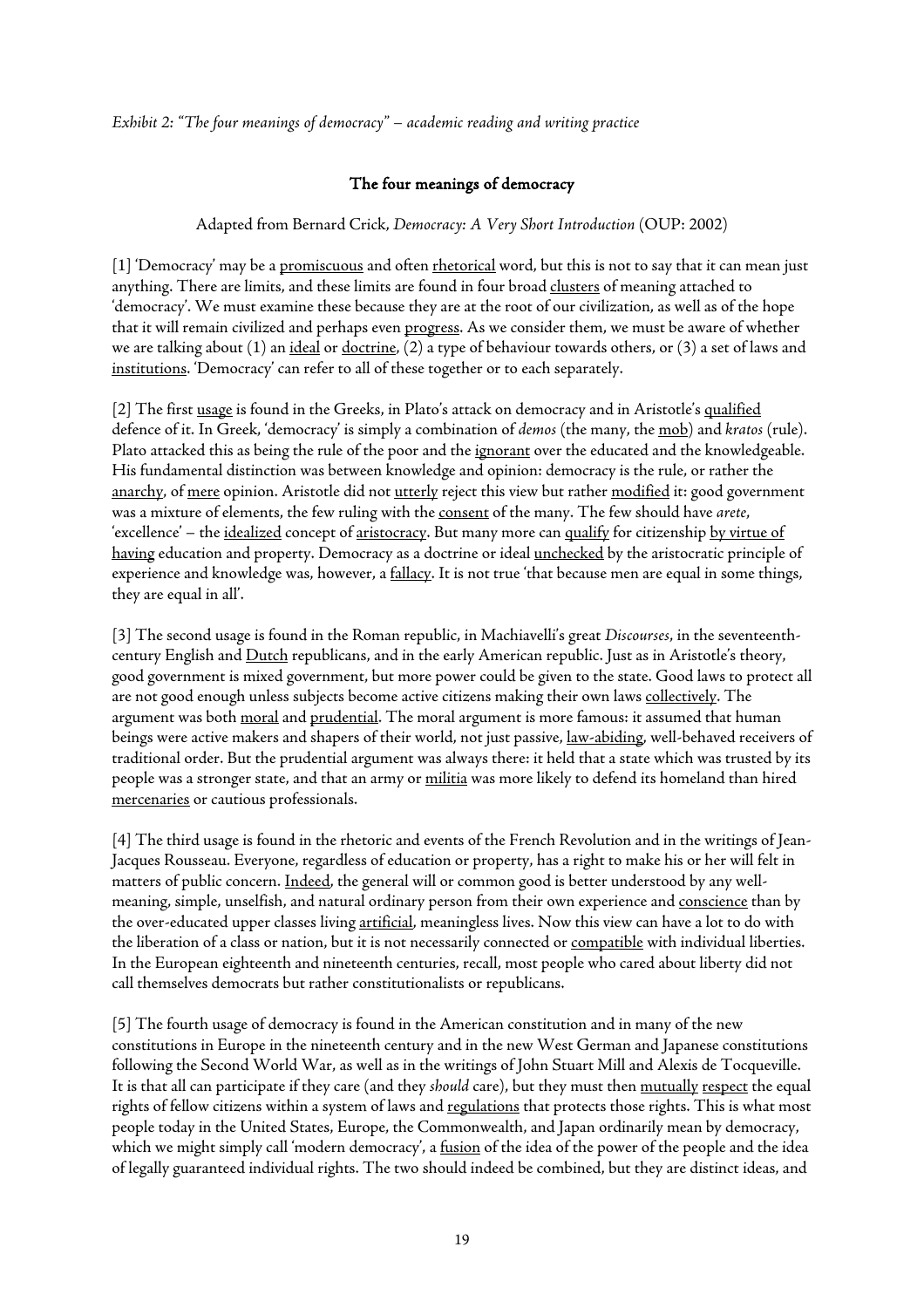can prove mutually contradictory in practice. There can be, and have been, intolerant democracies and reasonably tolerant autocracies. In the modern era of industry, the mass franchise, and mass communications, we can find it difficult to combine freedom and popular power.

[6] The invention of democracy and *political* rule, as well as the tradition of governing by means of political debate among citizens, has its roots in the practices and thought of the Greek *polis* and the ancient Roman republic. It is not myopically Eurocentric, or rather Graeco-Romano-centric, to see the history and actual usages of democracy thus. It is historical fact. Great empires arose all over the world, universal monotheistic religions arose from the Middle East and Asia, but modern science and democratic ideas first arose in Europe. Science, religion, and democracy all, of course, take on new and different meanings as they travel, and both influence, and are influenced by, different historical cultures.

# Writing practice (summary, organisation, comprehension)

| ,我们也不能在这里的,我们也不能在这里的时候,我们也不能在这里的时候,我们也不能在这里的时候,我们也不能在这里的时候,我们也不能在这里的时候,我们也不能在这里的 |  |  |  |  |
|----------------------------------------------------------------------------------|--|--|--|--|
| ,我们也不能会在这里的,我们也不能会在这里的,我们也不能会在这里,我们也不能会在这里,我们也不能会在这里的。""我们,我们也不能会不能会不能会不能会不能会不能会 |  |  |  |  |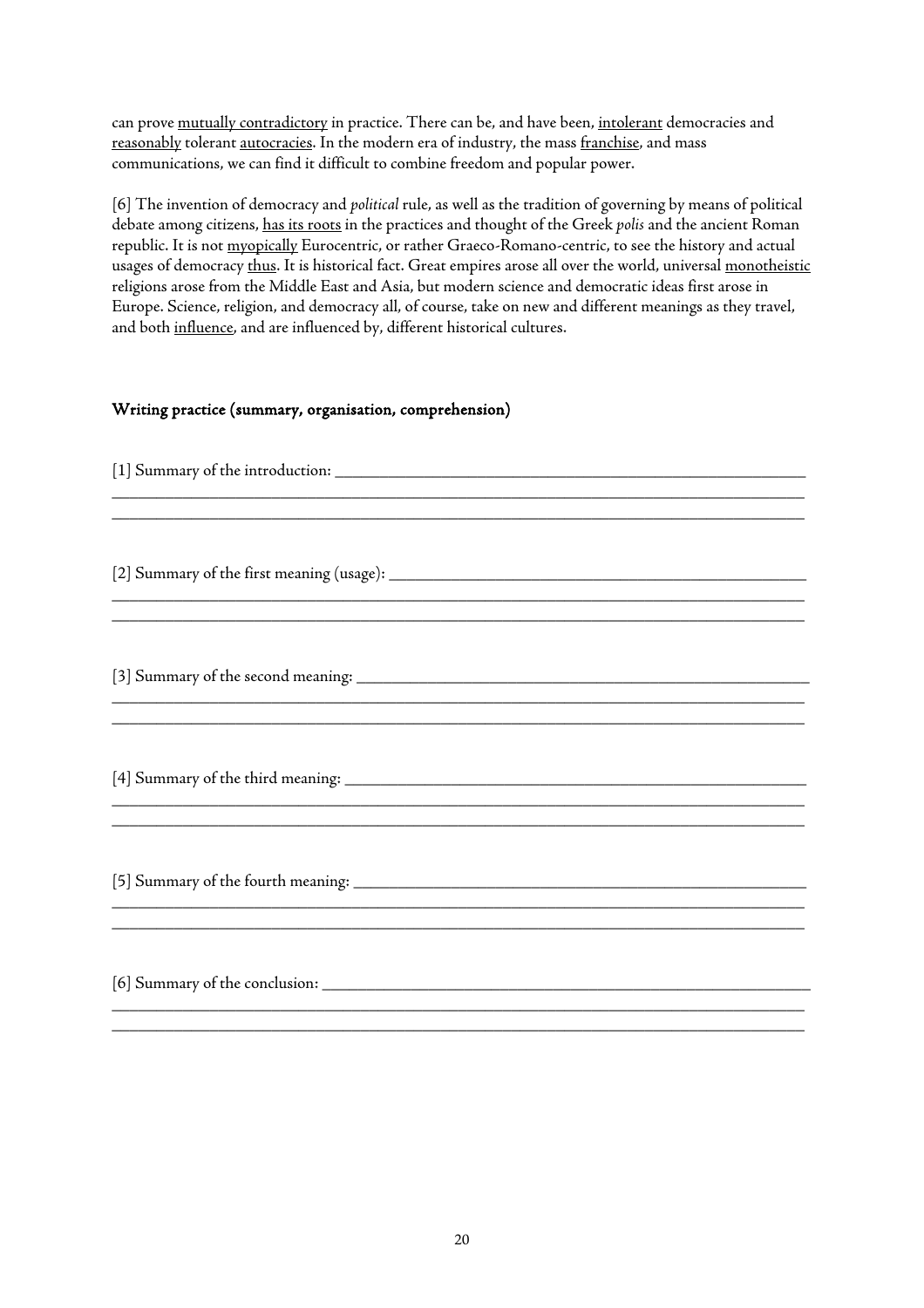#### Democracy essay (vocabulary review)

| promiscuous  | qualified     | aristocracy  | militias    |
|--------------|---------------|--------------|-------------|
| rhetorically | ignorant      | unchecked    | mercenary   |
| cluster      | anarchy       | fallacy      | conscience  |
| progress     | mere          | collectively | artificial  |
| ideal        | utter         | moral        | compatible  |
| doctrine     | modify        | prudential   | mutually    |
| institutions | consent       | abide        | regulations |
| fusion       | contradictory | intolerant   | mob         |
| franchise    | myopically    | monotheistic | influenced  |

- 1. In Japan it is very important to \_\_\_\_\_\_\_\_\_\_\_ by the rules.
- 2. If you don't have all the ingredients, you'll have to \_\_\_\_\_\_\_\_\_\_\_\_ the recipe a little.
- 3. Nuclear \_\_\_\_\_\_\_\_\_\_\_ would produce an almost infinite supply of clean, renewable energy.
- 4. Judaism, Islam, and Christianity are all \_\_\_\_\_\_\_\_\_\_ religions.
- 5. \_\_\_\_\_\_\_\_\_\_ plants are nice because you don't have to water them.
- 6. When the teacher left the room, the class descended into \_\_\_\_\_\_\_\_\_\_.
- 7. If you focus \_\_\_\_\_\_\_\_\_\_ on one thing, you will miss the bigger picture.
- 8. In Japan, women won the \_\_\_\_\_\_\_\_\_\_\_ in 1947, almost 30 years after women were allowed to vote in the United States.
- 9. Your \_\_\_\_\_\_\_\_\_\_ is your \_\_\_\_\_\_\_\_\_\_ compass; it gives you advice when you don't know the right thing to do.
- 10. I tried to make a soufflé but it was an \_\_\_\_\_\_\_\_\_\_ failure; it was flat and chewy.
- 11. Modern society has become more \_\_\_\_\_\_\_\_\_\_ of violence against minorities.
- 12. In a democracy, people are supposed to make decisions \_\_\_\_\_\_\_\_\_\_; everyone should have their voice heard.

#### Democracy essay (simple version)

- 1. People often use the word 'democracy' when they want to *argue* or *persuade* others. Here they are using the word \_\_\_\_\_\_\_\_\_\_\_\_. There are four *groups* or \_\_\_\_\_\_\_\_\_\_ of meanings for the word 'democracy'. First, it is often a *goal* or \_\_\_\_\_\_\_\_\_\_. Second, it can refer to a *teaching* or \_\_\_\_\_\_\_\_\_\_. Third, it can mean a way of relating to others. And fourth, it can refer to laws and \_\_\_\_\_\_\_\_\_\_ such as voting and elections.
- 2. Plato didn't like democracy; he thought it was rule by the stupid masses, that is, by an \_\_\_\_\_\_\_\_\_\_\_\_\_\_\_\_\_\_\_\_\_ \_\_\_\_\_\_\_\_\_\_\_. Aristotle likewise thought society should be governed by the *noble class*, the \_\_\_\_\_\_\_\_\_\_\_, but he also thought they should rule with the *agreement* or \_\_\_\_\_\_\_\_\_\_ of the people.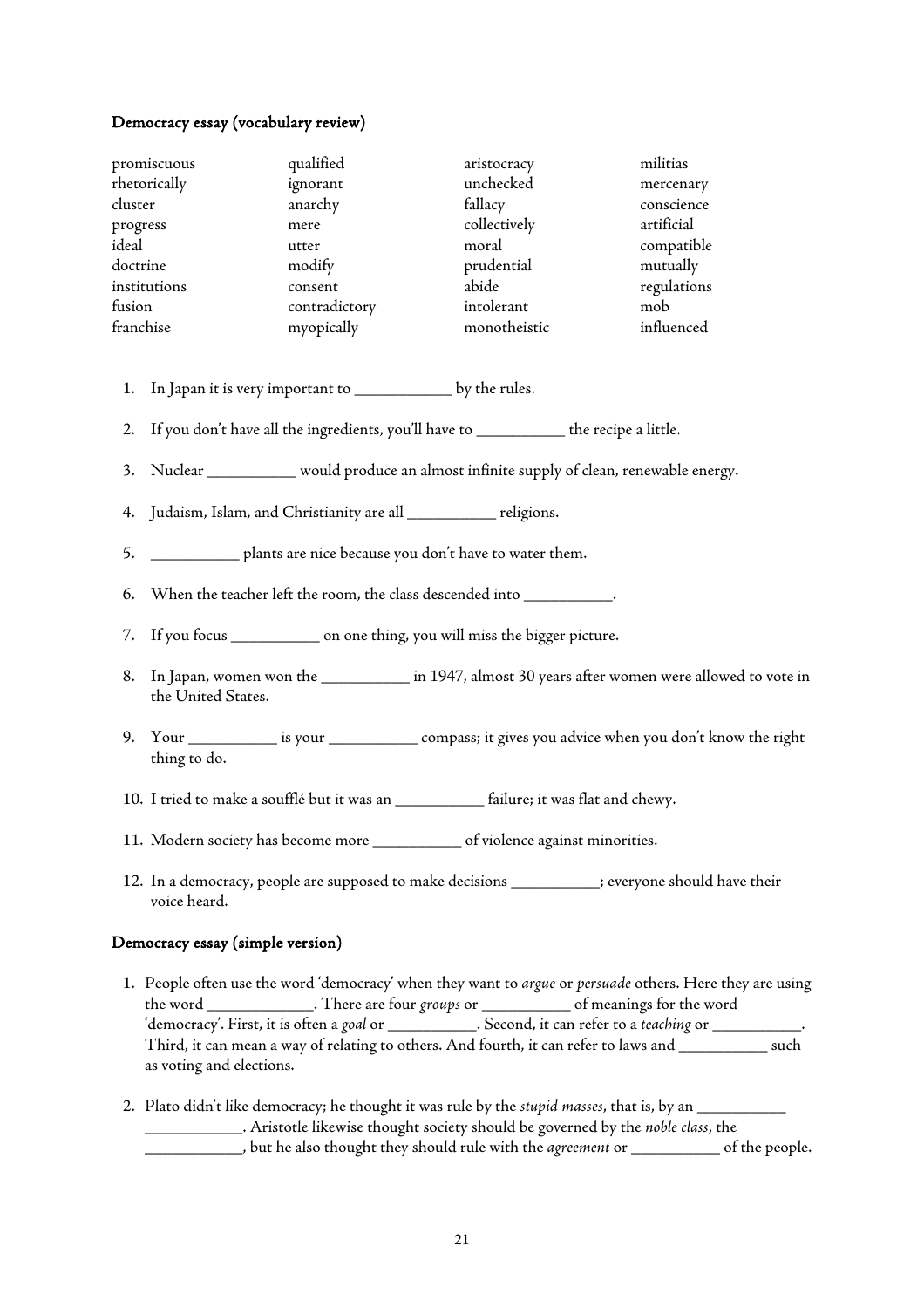- 3. The ancient Romans agreed with Aristotle, but they also argued that people should play a more active role in government. The moral reason for this is that when people are allowed to participate in government, they will be more likely to trust it. The *practical* or *useful* or \_\_\_\_\_\_\_\_\_\_ reason is that the army and the \_\_\_\_\_\_\_\_\_\_ will be more likely than *hired soldiers*, or \_\_\_\_\_\_\_\_\_\_, to defend it.
- 4. The French writer Rousseau thought that the common people understood the needs of everyone better than the rich and powerful. This view, however, is not always \_\_\_\_\_\_\_\_\_\_ with respecting individual rights and freedoms: sometimes the needs of individuals and the needs of the group can *go against each other*, or be \_\_\_\_\_\_\_\_\_\_\_\_\_\_.
- 5. Finally, in modern democracies, everyone is allowed to participate as long as they \_\_\_\_\_\_\_\_\_\_\_\_ respect each other. Also, rights are protected by a system of laws and *rules* or \_\_\_\_\_\_\_\_\_\_\_\_.
- 6. Democracy began in ancient Europe, but has spread to many countries around the world. As it travels, it has been *affected* or \_\_\_\_\_\_\_\_\_\_\_ by the ideas of different peoples and cultures.